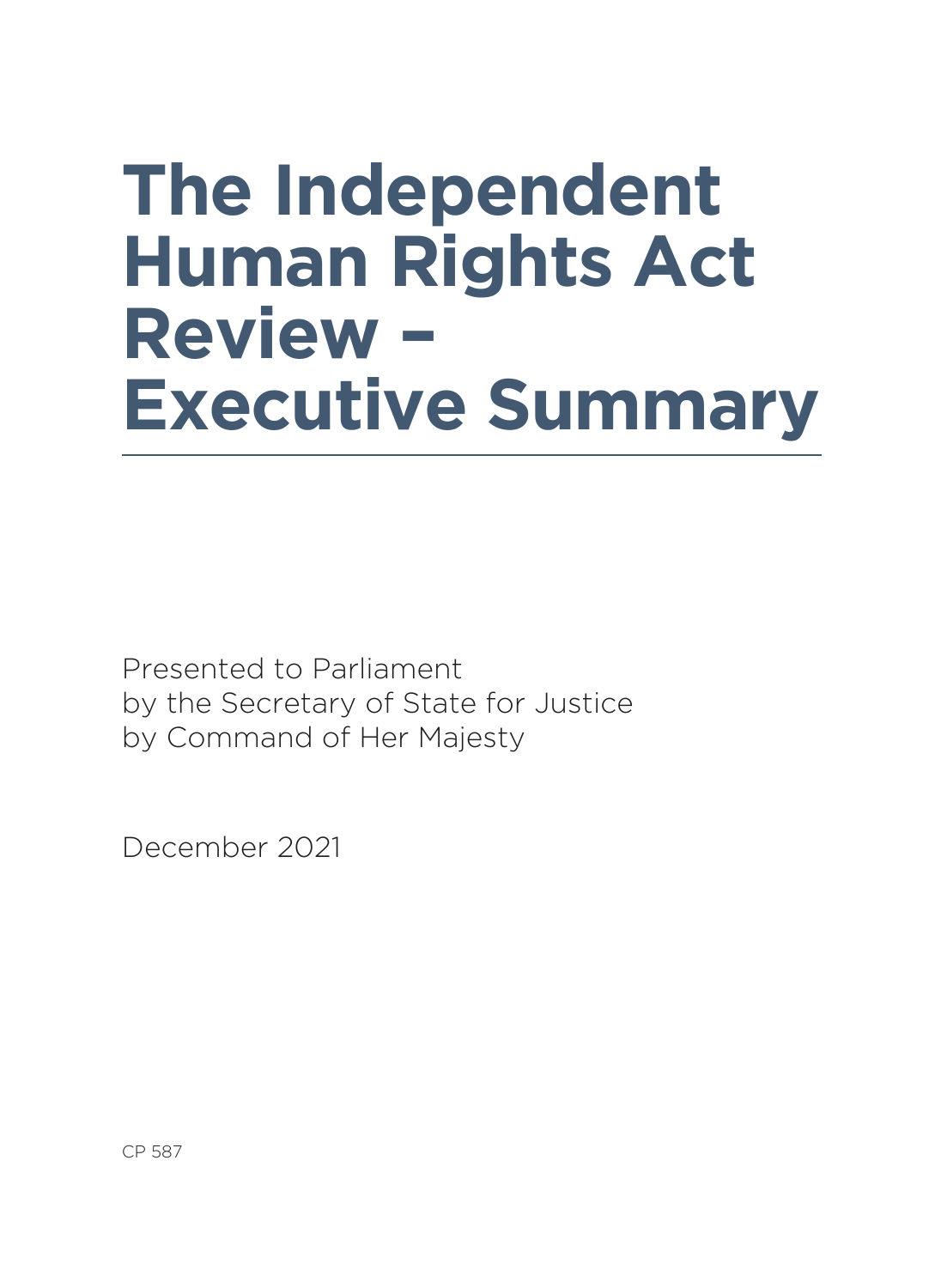

© Crown copyright **2021**

This publication is licensed under the terms of the Open Government Licence v3.0 except where otherwise stated. To view this licence, visit nationalarchives.gov.uk/ doc/open-government-licence/version/3.

Where we have identified any third party copyright information you will need to obtain permission from the copyright holders concerned.

This publication is available at www.gov.uk/official-documents.

Any enquiries regarding this publication should be sent to us at IHRAR@justice.gov.uk.

ISBN 978-1-5286-3112-9

E02691959 12/21

Printed on paper containing 75% recycled fibre content minimum

Printed in the UK by HH Associates Ltd. on behalf of the Controller of Her Majesty's Stationery Office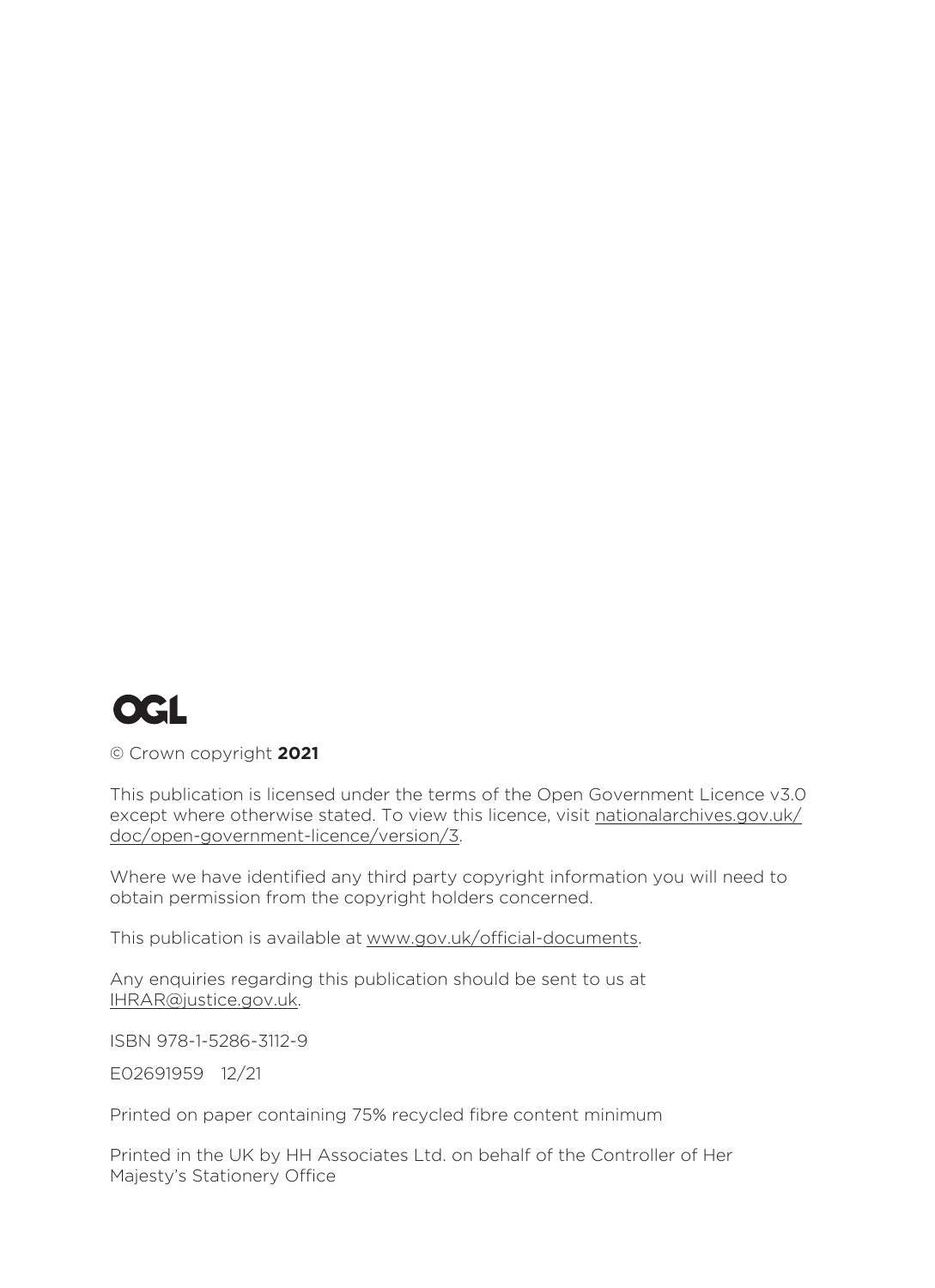# **Executive Summary**

# Chapter One – Introduction

### **Background**

- **1.** The UK's contribution to the development of human rights law is immense. It is founded in the common law tradition, dating back hundreds of years, and in Parliament's development of positive rights. It is something of which the UK can be proud. Part of that contribution was the instrumental role it played in the drafting and promotion of the *European Convention on Human Rights* (the Convention), which it acceded to in 1951. Since that time the UK has been bound to comply with its provisions.
- **2.** Until the enactment of the Human Rights Act (the HRA) in 1998 the rights set out in the Convention were not directly enforceable in the UK. To enforce them it was necessary to apply to the *European Court of Human Rights* (the ECtHR) in Strasbourg. The HRA ensured that the Convention rights were now directly enforceable. The Convention and the UK's membership of it is quite separate from and predated its membership of the European Union, the rights and obligations arising from which had been incorporated into UK law by the European Communities Act 1972.

# **IHRAR**

**3.** In December 2020 the Lord Chancellor and Secretary of State for Justice, the Rt. Hon. Robert Buckland QC MP announced the creation of the Independent Human Rights Act Review (IHRAR)<sup>1</sup>. IHRAR was asked to review the operation of the HRA, which by then had been in force for 20 years. Specifically, it was asked to consider two key themes2.The first, *Theme I*, concerns the relationship between domestic courts and the ECtHR. The second, *Theme II*, concerns the impact of the HRA on the relationship between the Judiciary, the Executive (Government) and the Legislature. It particularly focuses on what might be termed the impact that the HRA has had on the *'constitutional balance'*<sup>3</sup> that exists between them. IHRAR's Report would be published, as would the Government's response.

**3** Sir John Laws, *The Constitutional Balance* (Hart, 2021).

**<sup>1</sup>** See Independent Human Rights Act Review Report, Annex II, for the Written Ministerial Statement issued by the Lord Chancellor and Secretary of State for Justice.

**<sup>2</sup>** See Independent Human Rights Act Review Report, Annex III, for IHRAR's Terms of Reference.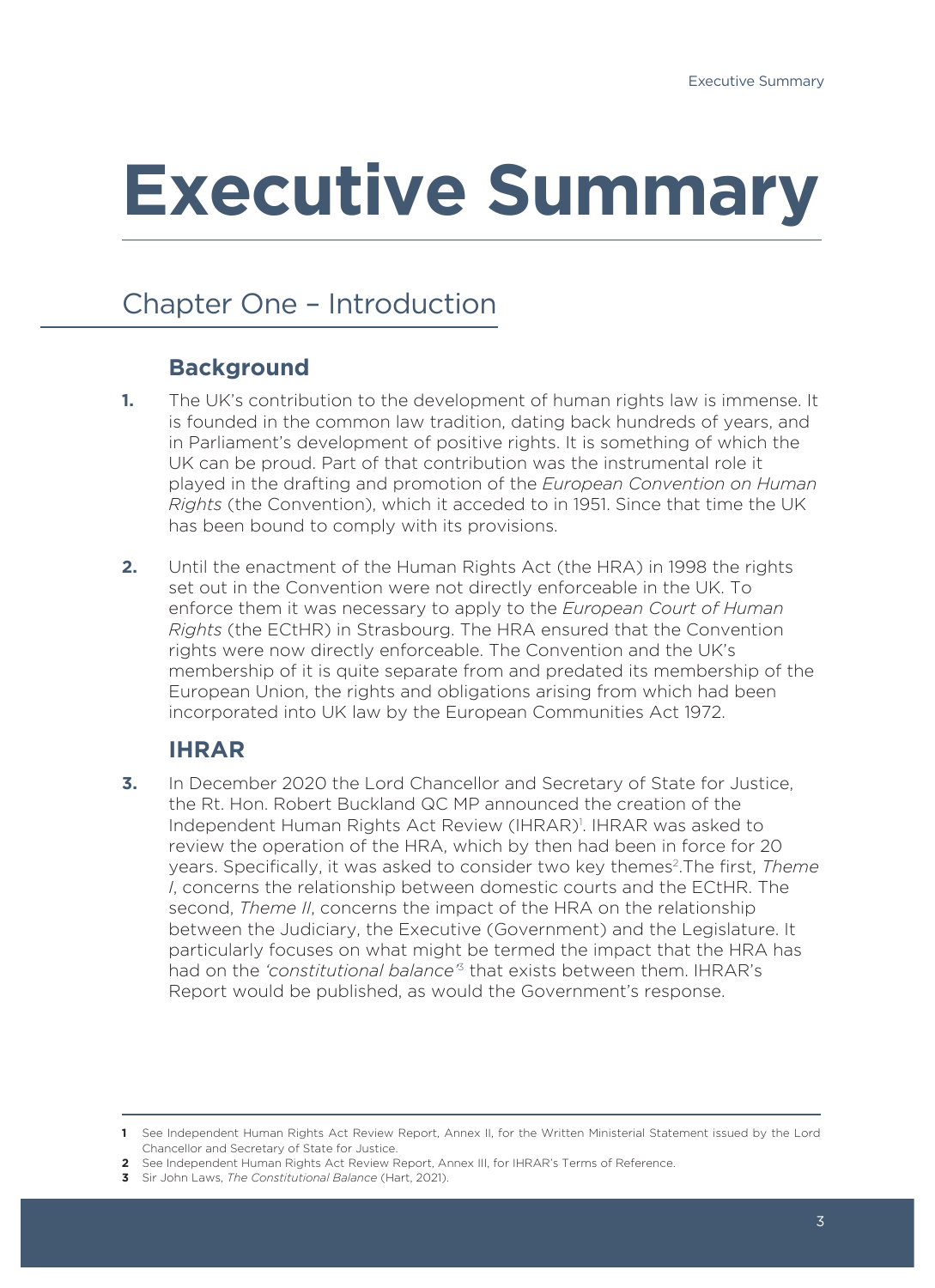- **4.** In approaching its task IHRAR was to consider the two themes, and the specific questions under them, set out in its Terms of Reference (ToR), thoroughly and independently. It was to put forward options for reform to be considered by the Lord Chancellor. Those options are set out in three discrete categories. Reform options that have been considered and rejected. Those that have been considered and are not recommended by IHRAR's Panel. And, those that have been considered and are recommended. A summary of recommendations is set out in **Annex** of this Executive Summary.
- **5.** IHRAR has three features of paramount importance. First, it is an independent review. Secondly, its Panel is also independent. Each member was selected based on *'… their wealth of experience, coming from senior legal and academic backgrounds. They have the breadth and depth of expertise required to consider the issues highlighted within the Terms of Reference effectively…'*4. Thirdly, IHRAR's ToR were expressed in neutral terms, neither begging the question nor suggesting preconceived or predetermined answers. There were none.
- **6.** It is necessary to underline both what *is* and what *is not* within IHRAR's scope:
	- (1) IHRAR has been informed by the Government's commitment to the UK remaining a party to the Convention; this commitment served as a fixed premise for IHRAR.
	- (2) An examination of substantive Convention rights fell outside IHRAR's scope. IHRAR's focus has been on the operation of the HRA, the domestic statute.
	- (3) IHRAR is UK-wide and therefore concerned with England and Wales, Scotland and Northern Ireland. The Panel has been, throughout, very much alive to devolution issues and determined to take proper account of all parts of the UK.
- **7.** From the outset, openness and transparency have been hallmarks of IHRAR:
	- (1) Its Chair made this clear in 38 conversations with interested parties at the time of IHRAR's launch.
	- (2) Its Call for Evidence (*CfE*) encouraged responses from individuals and organisations, wherever they might be on the spectrum of opinion, and received upwards of 150 responses. Almost all were published on IHRAR's website<sup>5</sup>. IHRAR is most grateful to everyone who responded. Its website now contains an exceptional store of knowledge and learning on the HRA6.

**<sup>4</sup>** See Independent Human Rights Act Review Report, Annex II.

**<sup>5</sup>** Save for a very few, as explained in the body of the Report.

**<sup>6</sup>** See https://www.gov.uk/guidance/independent-human-rights-act-review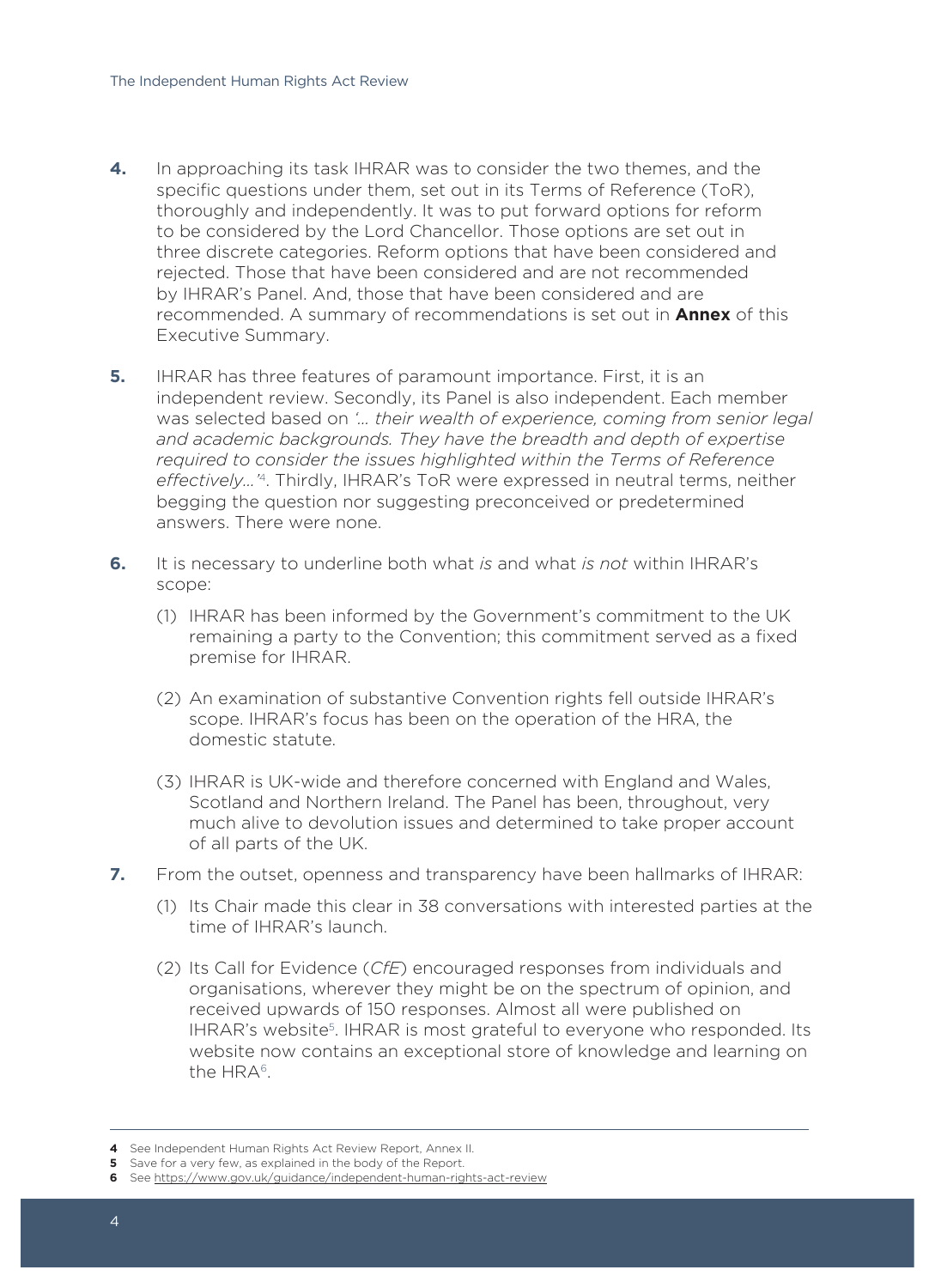- (3) Though constrained to carry out much of its work online by reason of Covid restrictions, IHRAR held<sup>7</sup>:
- thirteen online *Roundtables*, by way of smaller meetings involving targeted engagement with interested parties.
- one online *Roundtable*, with individuals who had personal experience of relying upon the HRA in order to give effect to their Convention rights.
- seven online *Roadshows*, in lieu of town-hall-style meetings, generously facilitated by Universities around the UK.
- Online *meetings* with Judges of the ECtHR, the German Constitutional Court and the Irish Supreme Court.
- Minutes of the Roundtables and meetings are set out in **Annex VIII** of the Report. Recordings of the Roadshows were published on the IHRAR website. IHRAR is most grateful to all who facilitated the Roundtables, Roadshows and meetings and those who gave their time to engage with the Review.
- **8.** The Panel met regularly online and later in person, working its way through the issues raised in the ToR. It did so without preconceptions and subject of course to further thought, reflection and revision of any preliminary impressions, once it had absorbed the evidence, Roundtables and Roadshows. The Panel was excellently supported throughout by independent legal advisers: Dr John Sorabji; Mr Gethin Thomas; and, Ms Rachel Jones, together with a Secretariat provided by the Ministry of Justice.
- **9.** The Panel rejects the view, expressed in some quarters, that no review of the HRA was appropriate because it was working well. The HRA is an important part of our legal landscape; it would be surprising if, after twenty years of operation, there was nothing to review. IHRAR's task has been to inquire into the operation of the HRA to ascertain how it has been operating. Complacency is unwarranted, ignoring, as it does, a continued level of hostility to the HRA, which is in need of addressing. In the event, the Panel's work has revealed that though, overall, the HRA has been a success, there is clear room for a coherent package of reforms carrying both domestic and international benefits.

### **Enacting the HRA**

**10.** Following the 1997 General Election, the Government of the day introduced the *Human Rights Bill*. It became law, for some purposes on 9 and 24 November 1998, and came generally into force on 2 October 2000. It did not incorporate the Convention directly into UK domestic law. Instead, it created domestic rights in the same terms as Convention rights<sup>8</sup>. Contemporaneous discussion and debate demonstrate that the objectives of the HRA included:

**8** Section 1 of and Schedule 1 to the HRA.

**<sup>7</sup>** Full details of Roadshows and Roundtable appear from the body of the Report.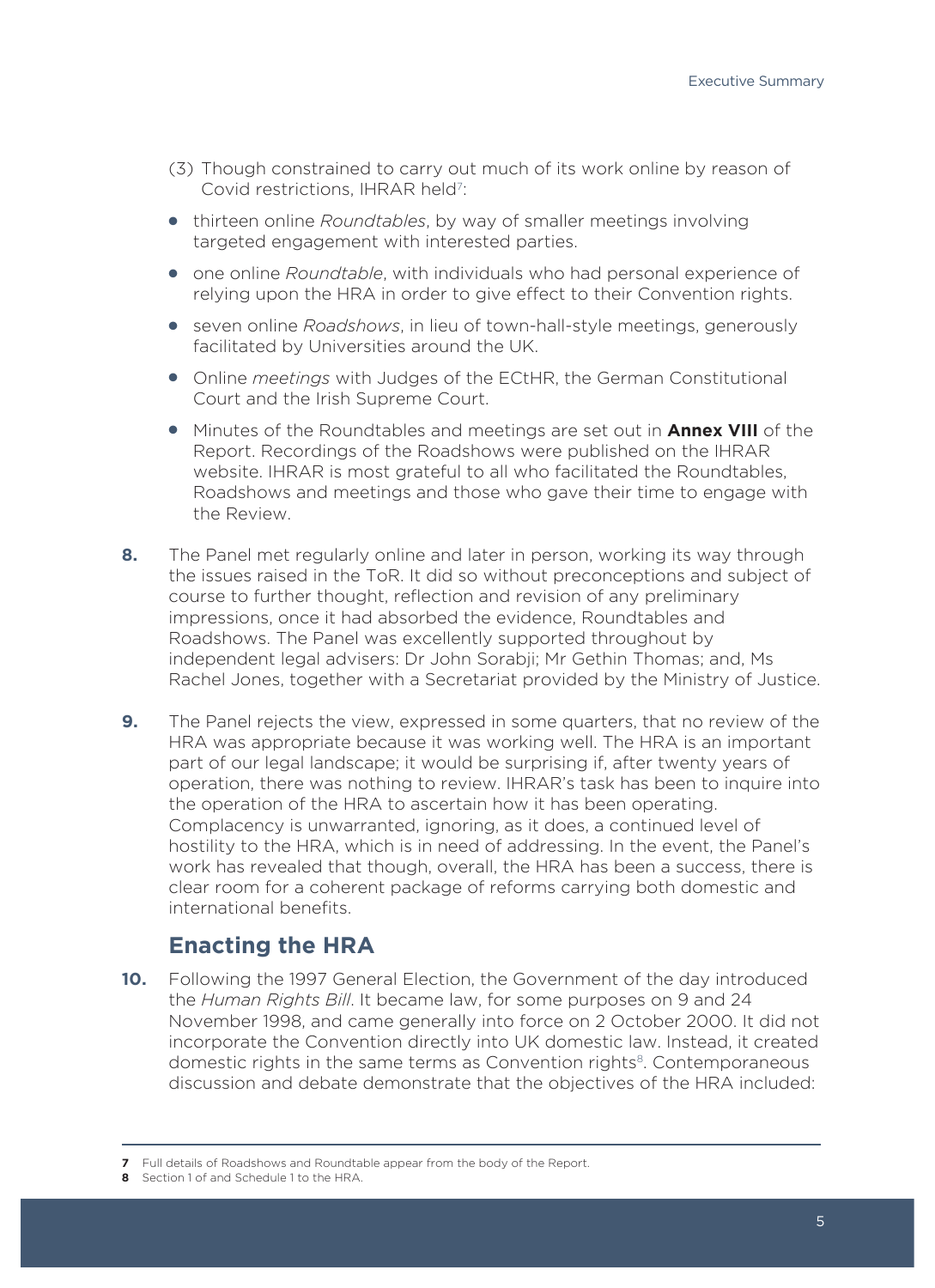- (1) *'Bringing rights home'*. This meant that individuals in the UK would be able to enforce their Convention rights in UK Courts. They would be able to do so without the delay and cost of having to proceed before the ECtHR.
- (2) The creation and further development of a 'rights culture' within the UK and, in particular, in Government.
- (3) To enable UK Courts to contribute to and help shape ECtHR case law, making a distinctive British (UK) contribution to it.
- **11.** As reflected in the powers given to the Judiciary, the enactment of the HRA was not intended to affect the constitutional principle of Parliamentary Sovereignty, except in so far as it permitted UK Courts to review legislation to assess its compatibility with Convention rights, but not to themselves declare such legislation ineffective.
- **12.** Further domestic effect to the Convention rights was later provided by the Northern Ireland Peace Agreement<sup>9</sup> (the Good Friday or Belfast Agreement). Convention rights were additionally given effect within the legislation establishing devolution throughout the UK. In carrying out its review, the Panel has borne in mind the potential adverse impact of reform options on devolution arrangements.

# **Guiding Principles**

- **13.** When considering its recommendations, the Panel developed certain principles, based on the work done further to the ToR:
	- Respect for the common law tradition of human rights protection;
	- Respect for the separation of powers and Parliamentary Sovereignty;
	- Respect for the Convention as a subsidiary system of rights protection;
	- Acknowledgment of the importance of certainty and predictability in the law;
	- Openness to comparative approaches to incorporating the Convention;
	- Realism in the recommendations proposed, in keeping with the common law tradition, together with an evidence-focused consideration of issues;
	- Subjecting recommendations to a risk/benefit analysis;
	- Consistency within the Report; we seek to present a coherent package of reforms.

**9** The formal title of the Agreement as deposited with the United Nations.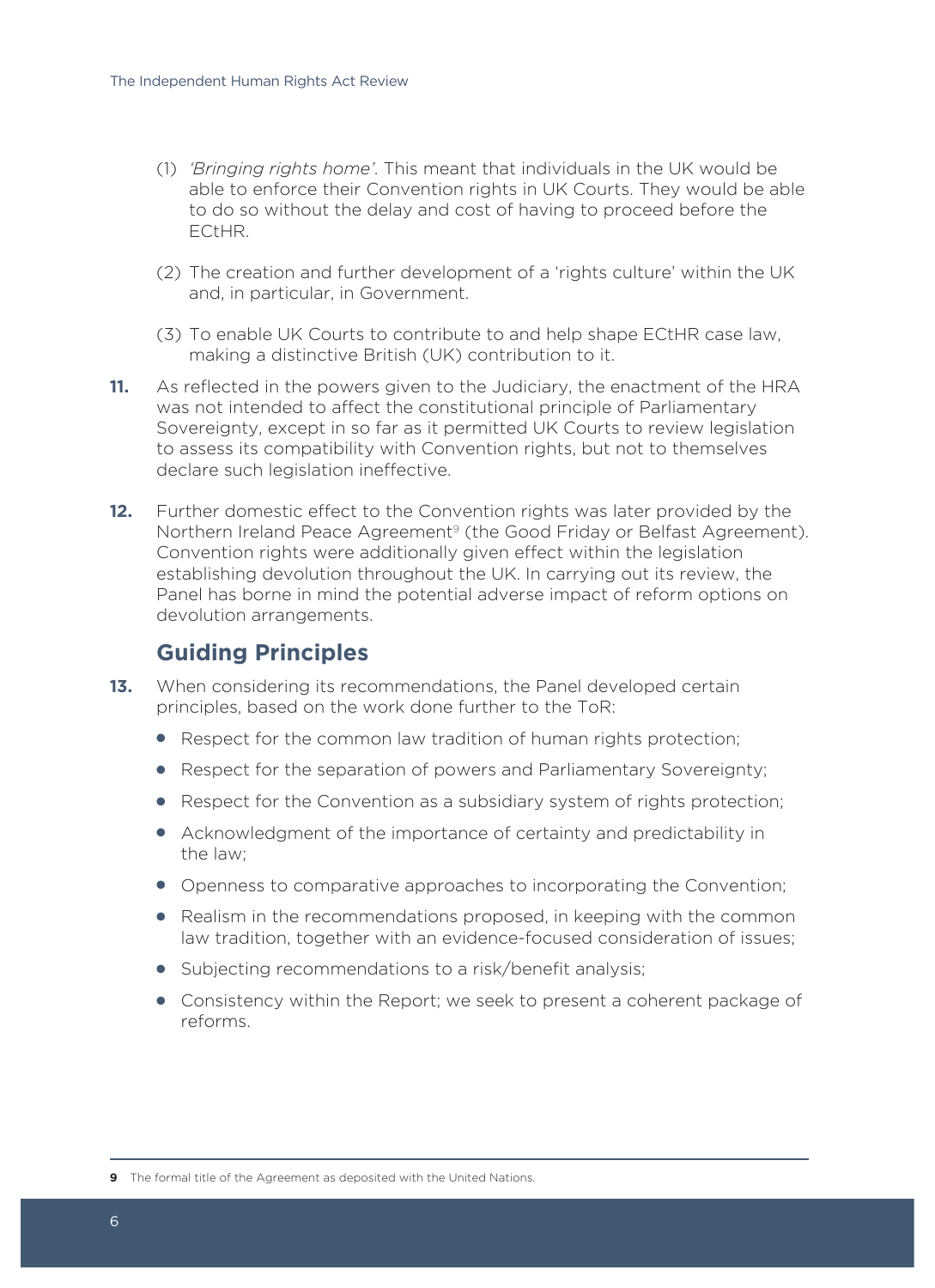#### **General Considerations**

- **14.** A number of recurring, general considerations informed the Panel's thinking. Those were:
	- (i) *The UK commitment to remaining a party to the Convention:* This commitment underlines the interest in broad *consistency* between decisions in the UK Courts and those of the ECtHR, not least to reduce the prospect of UK Court decisions placing the UK in breach of its international obligations – albeit that this interest may be outweighed by other considerations.
	- (ii) *The UK as the primary forum for rights protection:* In accordance with the principle of subsidiarity, each Convention State is the primary forum for rights protection, with the Convention and ECtHR serving as a longstop.
	- (iii) *Bringing rights home:* This consideration, one of the original objectives of the HRA, tells against significant gaps emerging between rights protection before UK Courts and the ECtHR, as such gaps would run counter to it.
	- (iv) *The common law and the Judiciary:* A further consideration for IHRAR has been the centrality of the common law and case law generally throughout the UK. The UK has one of the oldest and most successful of the world's legal systems, and the UK Judiciary is central to the development of it. Collectively, they are distinctive strengths of UK law, both domestically and internationally. In the IHRAR context, the common law and UK case law has protected individual rights for centuries. Putting them centre stage is, amongst other things, a matter of real significance to the promotion of public acceptance and ownership of the HRA. It is also an important element of giving effect to the principle of *subsidiarity*<sup>10</sup> and to securing the HRA's aim of enabling Convention rights to be enforced domestically.
	- (v) *Parliament's role:* A safety valve is built into the UK Constitution where development of the common law is concerned: Parliament may legislate to overrule common law or case law developments by UK Courts or, indeed, set a different legislative direction. The position is not nearly so straightforward with regard to decisions of the ECtHR. An important question for IHRAR was the extent to which effective political ownership and responsibility for rights protection could be and was taken by Parliament, and how this might be enhanced.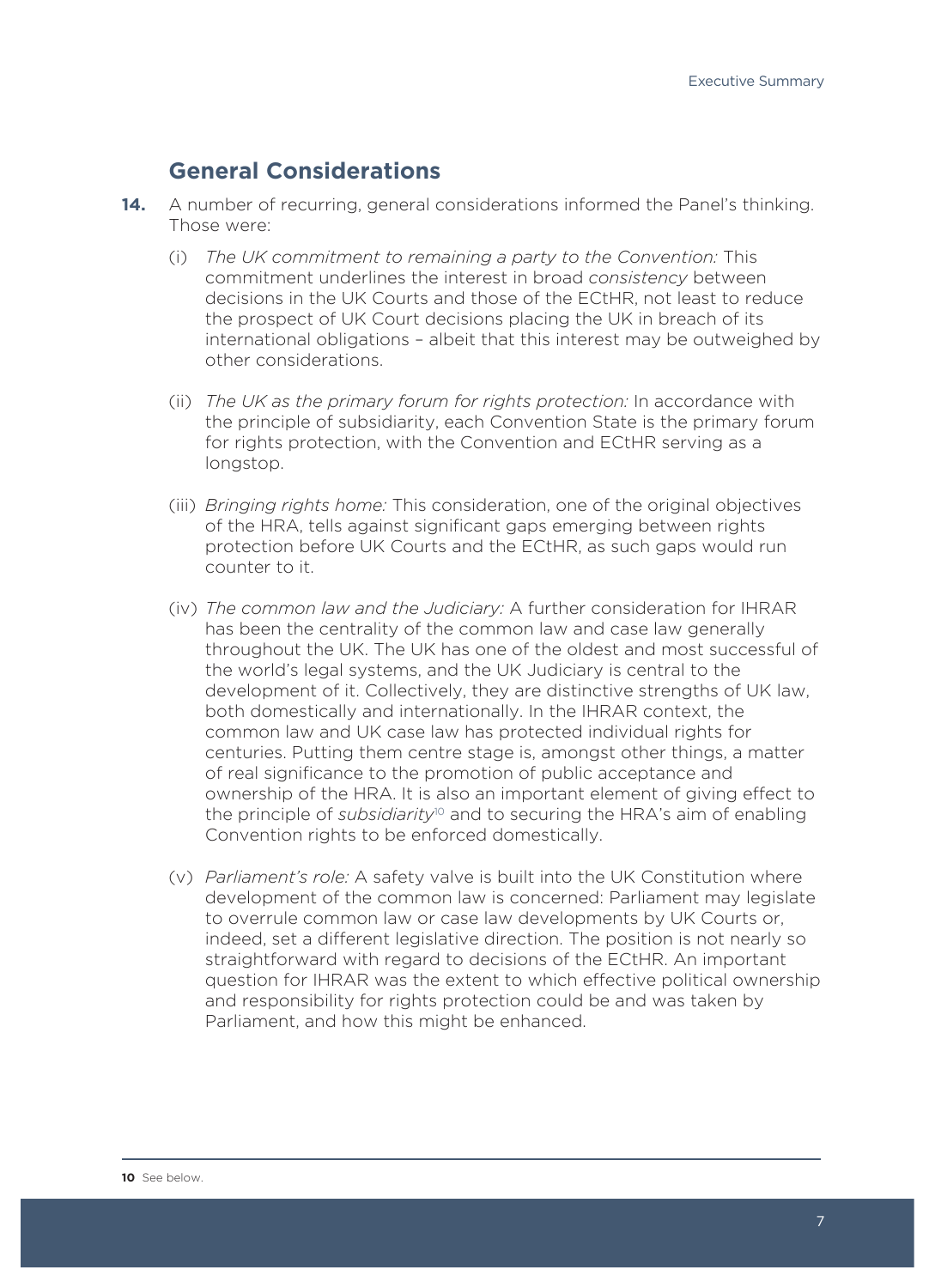- (vi) *Perceptions and the HRA:* The vast majority of submissions in response to the *CfE* spoke strongly in support of the HRA, emphasising that it was not to be viewed through the prism of a few high-profile cases; what happened outside the courtroom was every bit as important, a telling example being the impact of the development of a human rights culture on the provision of care in care homes. Conversely, the fact and persistence of hostility to the HRA in other quarters was noteworthy, suggesting much needs to be done to dispel this negative perception of the HRA and increase a sense of public ownership. Two strands of thought stood out. First, that human rights belong to everybody; human rights abuses can affect anyone. Developing the necessary level of settled acceptance requires majority ownership of the HRA and its concepts. Secondly, a markedly stronger and more positive public perception of the HRA was noted in Northern Ireland, Scotland and Wales than was apparent in England.
- (vii) *Public ownership of rights Public or Civic education:* The need for greater public or civic education concerning the HRA and rights more generally was repeatedly and cogently emphasised to the Panel. In principle, the Panel endorses these calls.
- **15.** IHRAR strongly recommends to Government, for its consideration, a focus on civic, constitutional education on the HRA and rights more generally, including the difficult balances human rights questions often require, and on individual responsibilities.
- **16.** Addressing concerns as to public ownership of the HRA and related civic education is a shared endeavour calling for the active involvement of all three branches of the State; it is not a matter for the Judiciary alone. IHRAR does not underestimate the challenges with regard to civic education and a sense of increased public ownership of the HRA but is of the clear view, in the interests of civil society, that these are issues which cannot sensibly be overlooked.

# Chapter Two – Section 2 of the HRA

**17.** Question 1(a) of the ToR asks this:

*How has the duty to 'take into account' ECtHR jurisprudence been applied in practice'? Is there a need for any amendment of section 2 [of the HRA]?*

**18.** It has never been suggested that ECtHR decisions *bind* UK Courts. They do not. As ECtHR decisions do not form part of the hierarchy of UK Court decisions, the rationale of section 2 was to give guidance to UK Courts as to how they were to be considered. Much thought has since been directed towards the relationship between ECtHR case law and UK statute, common and case law. IHRAR is concerned that insufficient prominence has been given to UK statute, common law and case law.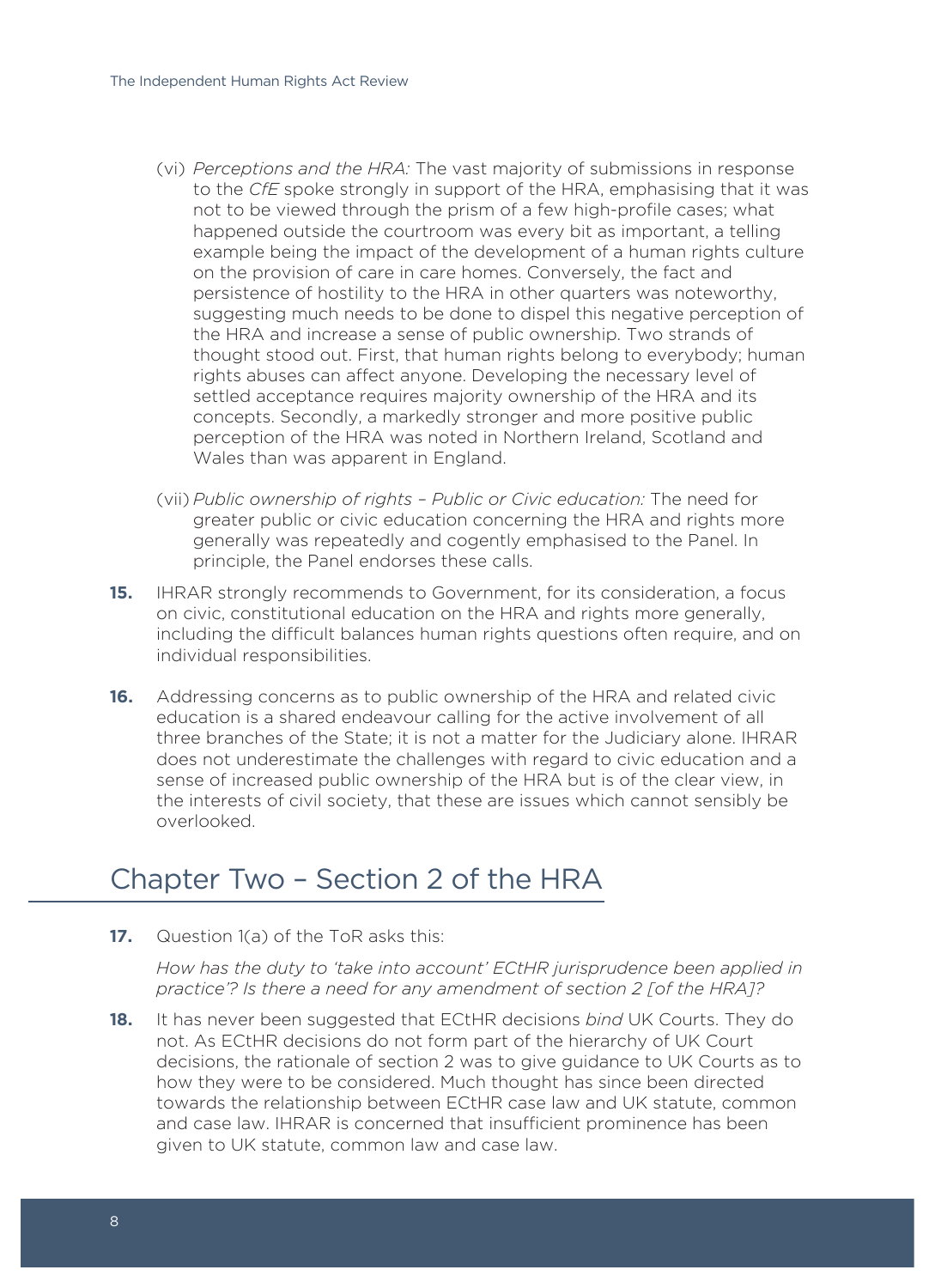- **19.** One member of the Panel favoured introducing statutory guidelines to provide UK Courts with a clearer and more secure statutory foundation for balancing the objective of minimising the need for UK litigants to resort to the ECtHR against other considerations that would weigh against a stricter adherence to what that Court might be expected to decide if the case reached it. This would promote greater autonomy for UK courts in applying Convention rights. The majority of the Panel did not favour this approach.
- **20.** IHRAR recommends amending section 2 HRA to clarify the priority of rights protection by making UK legislation, common law and other case law the first port of call before, if then proceeding to interpret a Convention right, ECtHR case law is taken into account. This recommendation, simply implemented, gives specific UK statutory rights protection, the common law11, including Scots case law, greater prominence – *putting it centre-stage* – reflecting its centuries long protection of human rights. This would codify the approach taken by the Supreme Court in its decisions in *Osborn*12 and *Kennedy*13. Addressing any concerns as to common law, or Scots case law, developments, these would be guided throughout by the principle of *judicial restraint*, where appropriate, (recently authoritatively underlined by Lord Reed in *Elgizouli<sup>14</sup>*). It would also be subject, as such developments always are, to Parliamentary Sovereignty. Such prioritisation of UK law is a natural approach, reflecting justified confidence in the common law and is intended to bolster domestic support for the HRA, and its settled acceptance.
- **21.** Equally, this recommendation gives full and principled effect to the Convention principle of *subsidiarity*, i.e., that Convention States, not the ECtHR, have primary responsibility for human rights protections. It is an approach familiar to other Convention states, such as Ireland and Germany. The relationship with the ECtHR, involving the mature equilibrium that has been reached between it and UK Courts, is thus not only preserved, but importantly further reinforced by the developed *Ullah*<sup>15</sup> doctrine, recently reiterated and synthesised in *AB*16, guarding against the development of free-standing Convention rights<sup>17</sup> unsupported by ECtHR case law.

**16** *R (AB) v Secretary of State for Justice* [2021] UKSC 28.

**<sup>11</sup>** Defined as above.

**<sup>12</sup>** *Osborn v Parole Board* [2013] UKSC 61; [2014] AC 1115.

**<sup>13</sup>** *Kennedy v Charity Commission* [2014] UKSC 20; [2015] AC 455.

**<sup>14</sup>** *Elgizouli v Secretary of State for the Home Department* [2020] UKSC 10; [2020] 2 WLR 857.

**<sup>15</sup>** *R (Ullah) v Special Adjudicator* [2004] UKHL 26; [2004] 3 WLR 23.

**<sup>17</sup>** As distinct from common law rights.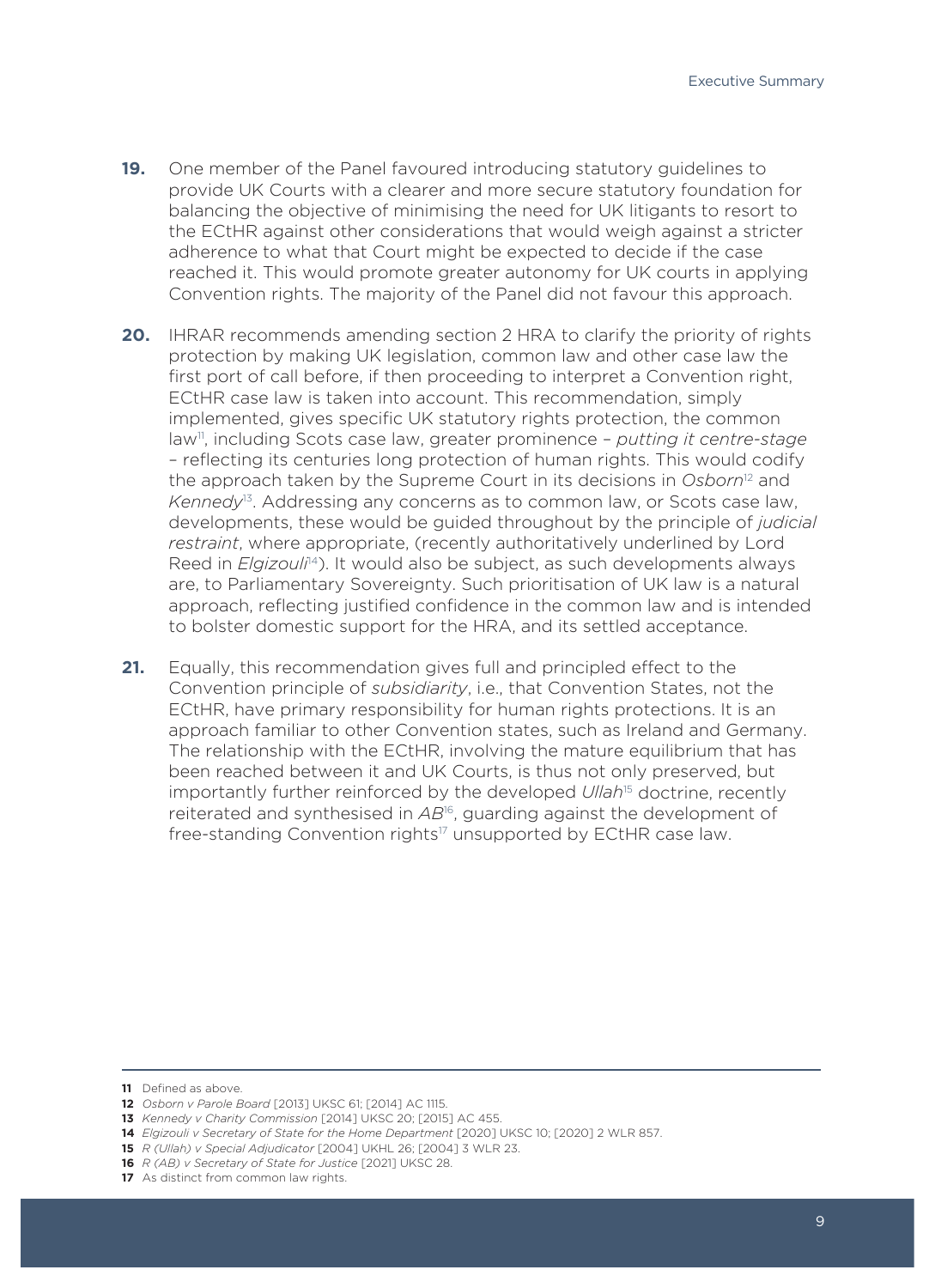- **22.** Careful balances need to be struck and tensions resolved under section 2 of the HRA. On the one hand, subjecting UK law to an ECtHR straitjacket was never intended. On the other hand, on the premise that the UK is committed to the Convention and to giving effect to Convention rights domestically, a significant gap between rights protection before UK Courts and the ECtHR is generally to be avoided – albeit that the HRA clearly contemplates and permits UK Courts from time to time to give decisions which would put the UK in breach of its international obligations (leaving the matter for intergovernmental political resolution). Concurrently, there is an important interest in developing a distinctive British (i.e., UK) contribution to Convention jurisprudence, while avoiding the risk of going too far ahead of ECtHR decisions on Convention rights, resulting in free-standing rights. That danger is not the same in respect of *common law and Scots case law* developments, which are always subject to judicial restraint, institutional respect and Parliamentary Sovereignty.
- **23.** IHRAR's recommendation balances these interests and resolves these tensions, both domestically and internationally, so assisting in strengthening the foundation on which the HRA is based. No devolution concerns arise.

# Chapter Three – the Margin of Appreciation

**24.** Question 1(b) in the ToR asks IHRAR to consider:

*When taking into account the jurisprudence of the ECtHR, how have domestic courts and tribunals approached issues falling within the margin of appreciation permitted to States under that jurisprudence? Is any change required?*

**25.** Save for the amendment recommended in Chapter Two, all but one of the Panel members recommend no change to section 2 HRA in relation to the margin of appreciation.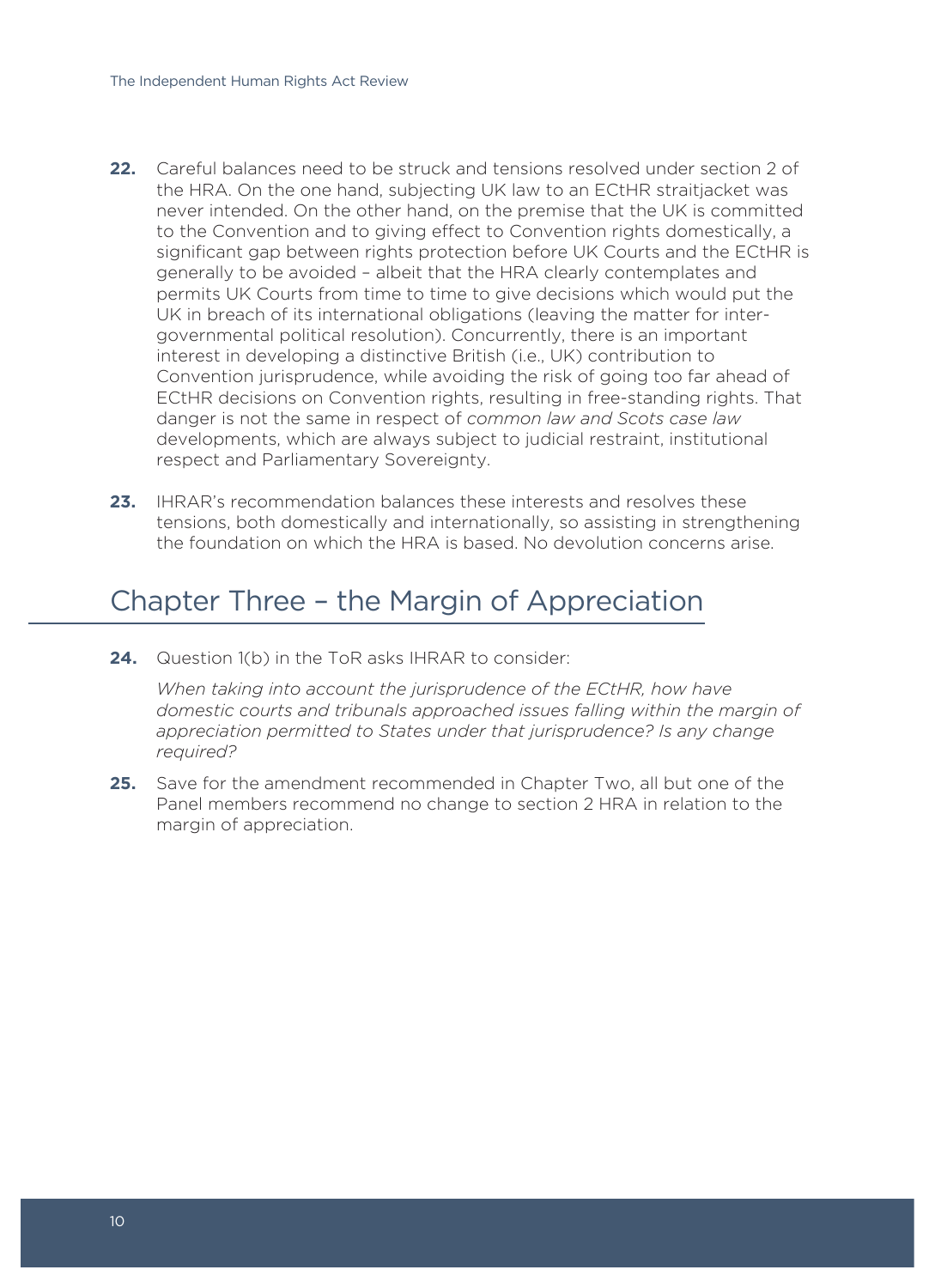- **26.** The essence of the *Margin of Appreciation* is the recognition that while human rights are universal at the level of principle, they are national in application<sup>18</sup>; it is the means through which the Convention's high-level principles are given concrete effect domestically. Where a question concerning the interpretation or application of a Convention right falls within the margin of appreciation, a Convention state (such as the UK) can decide for itself how to give effect to that right, consistently with its own social, political and cultural traditions. In doing so, the state remains subject to the ECtHR's overarching supervisory authority, to ensure that the minimum standards set by the Convention are met. It follows that different Convention states may answer the same question concerning the application of Convention rights differently and that there is no requirement for a uniform interpretation of Convention rights across the Convention states.
- **27.** The margin of appreciation is integrally linked to the principle of subsidiarity, recently reaffirmed in the *Brighton* and *Copenhagen* Declarations<sup>19</sup>, namely, that the primary forums for rights protection are Convention states, rather than the ECtHR, which instead acts as a backstop. As the ECtHR has recognised, national authorities are better placed to do so. In this way, domestic legal traditions can continue to develop.
- **28.** The margin of appreciation operates at an international level. When allocated to a Convention state, the ECtHR has nothing to say about how it is exercised as between the Branches of that state. That is a matter for national decision in accordance with each state's constitutional traditions. In the UK, the margin of appreciation has traditionally been shared between the three Branches of the State, subject to mutual respect, judicial restraint and Parliamentary Sovereignty.
- **29.** The *domestic* UK concept of a margin of discretion is distinct from the (international) margin of appreciation. It refers to the respect, and weight, that UK Courts give domestic decision-making by the Government and Parliament when considering the application of Convention rights to such decisions. However, the concepts are similar in so far as the criteria which guide the width and application of both principles are similar. Thus, in areas such as national security, the allocation of economic resources and questions of social policy, especially where there is no social consensus, the margin of appreciation and the margin of discretion are both likely to be wide. On a sliding scale (or spectrum), the more political an issue, the more likely it will come within the margin of appreciation internationally and the less likely the UK Courts will interfere with the decision of the political Branches of the State domestically. The converse is true the more legal the issue in question.

**<sup>18</sup>** Lord Hoffmann in *Re G* [2008] UKHL 38; [2009] 1 AC 173 at [118]; Lord Hoffmann, *The Universality of Human Rights*, (JSB Lecture, 2009) at [43] <https://www.judiciary.uk/wp-content/uploads/2014/12/Hoffmann\_2009\_JSB\_Annual\_ Lecture\_Universality\_of\_Human\_Rights.pdf>

<sup>19</sup> European Court of Human Rights, *Reform of the Court* <https://www.echr.coe.int/Pages/home.aspx?p=basictexts/ reform&c=>; Copenhagen Declaration (12-13 April 2018) at [28]-[31] <https://rm.coe.int/copenhagendeclaration/16807b915c>.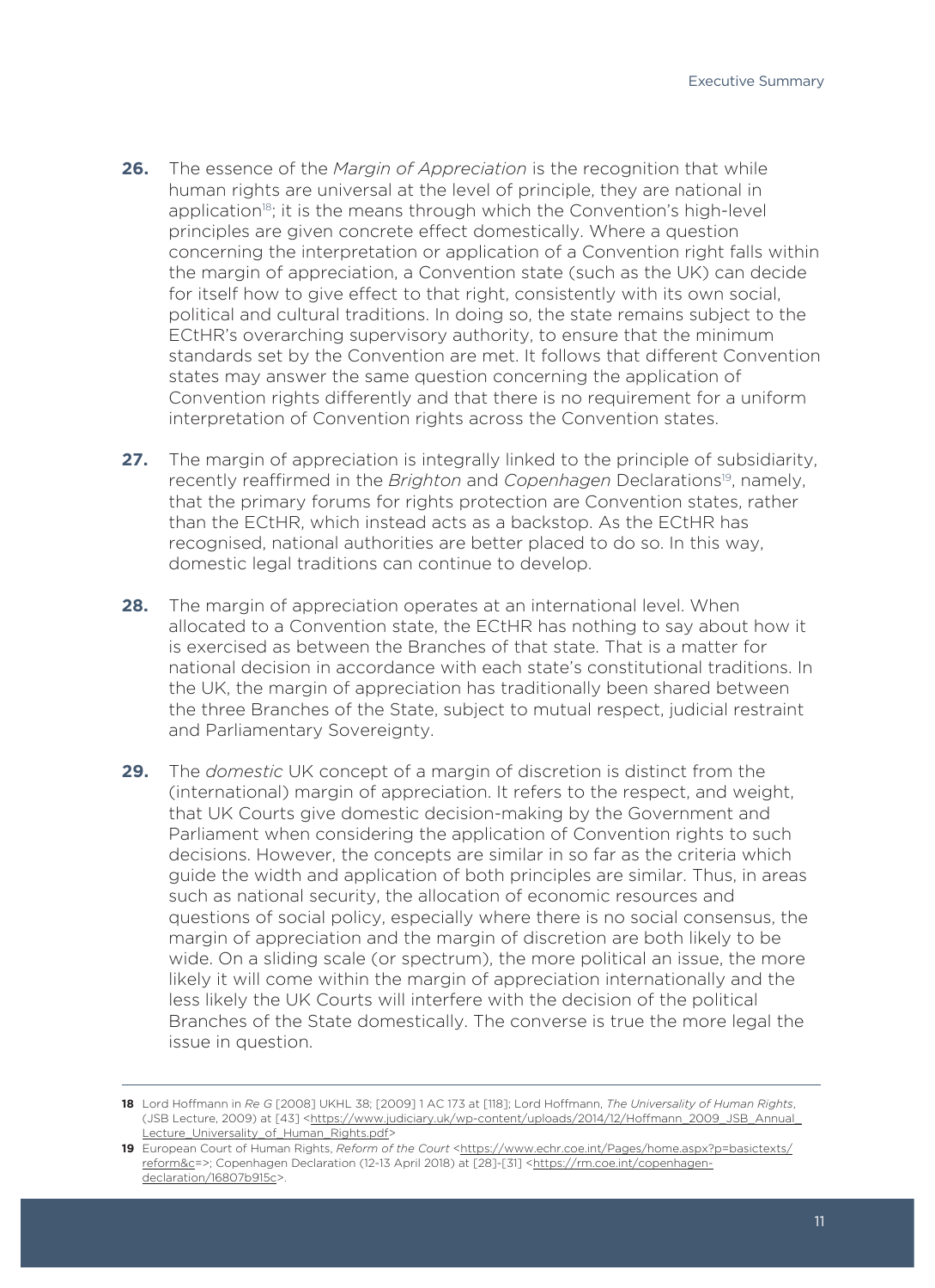- **30.** The pre-eminent case study for the application of the margin of discretion to an issue within the margin of appreciation, is *Nicklinson*20. Despite the painfully moving factual circumstances, at least a decisive majority of the Supreme Court maintained a careful focus on institutional competence.
- **31.** All but one of the Panel rejects the proposal that the margin of appreciation should belong solely to Government and Parliament and that statutory guidelines should be provided to clarify how it should be applied. Instead, the majority of the Panel is of the view that the margin of appreciation should continue to be shared, as traditionally it has been, between Judiciary, Government and Parliament. The UK Courts have developed a careful and cautious approach to determining issues that fall within the margin of appreciation. They have shown proper consideration for their role, and the respective roles of Parliament and Government. They have done so consistently over the first twenty years of the HRA. Inevitably, there are individual decisions that can be questioned. Overall, however, the UK Courts have developed and applied a properly principled approach in this area, guided by judicial restraint.

# Chapter Four – Judicial Dialogue

**32.** Question 1(c) of the ToR is in these terms:

*Does the current approach to 'judicial dialogue' between domestic courts and the ECtHR satisfactorily permit domestic courts to raise concerns as to the application of ECtHR jurisprudence having regard to the circumstances of the UK? How can such dialogue be strengthened and preserved?*

- **33.** To this Question the majority of the Panel gives the straightforward answer that Judicial Dialogue, both formal and informal, should continue to develop organically. As underlined in the Copenhagen Declaration, dialogue between national Courts and the ECtHR is of central importance to the effective operation of the Convention.
- **34.** The relationship between the UK Courts and the ECtHR is and is intended to be interactive and dynamic. Exchanges, comprising both formal and informal Judicial Dialogue, work to the mutual benefit of both Courts. Public understanding of the value of such Judicial Dialogue could be augmented by making the fact of informal dialogue better known.

**20** *R (Nicklinson) v Ministry of Justice* [2014] UKSC 38; [2015] AC 657.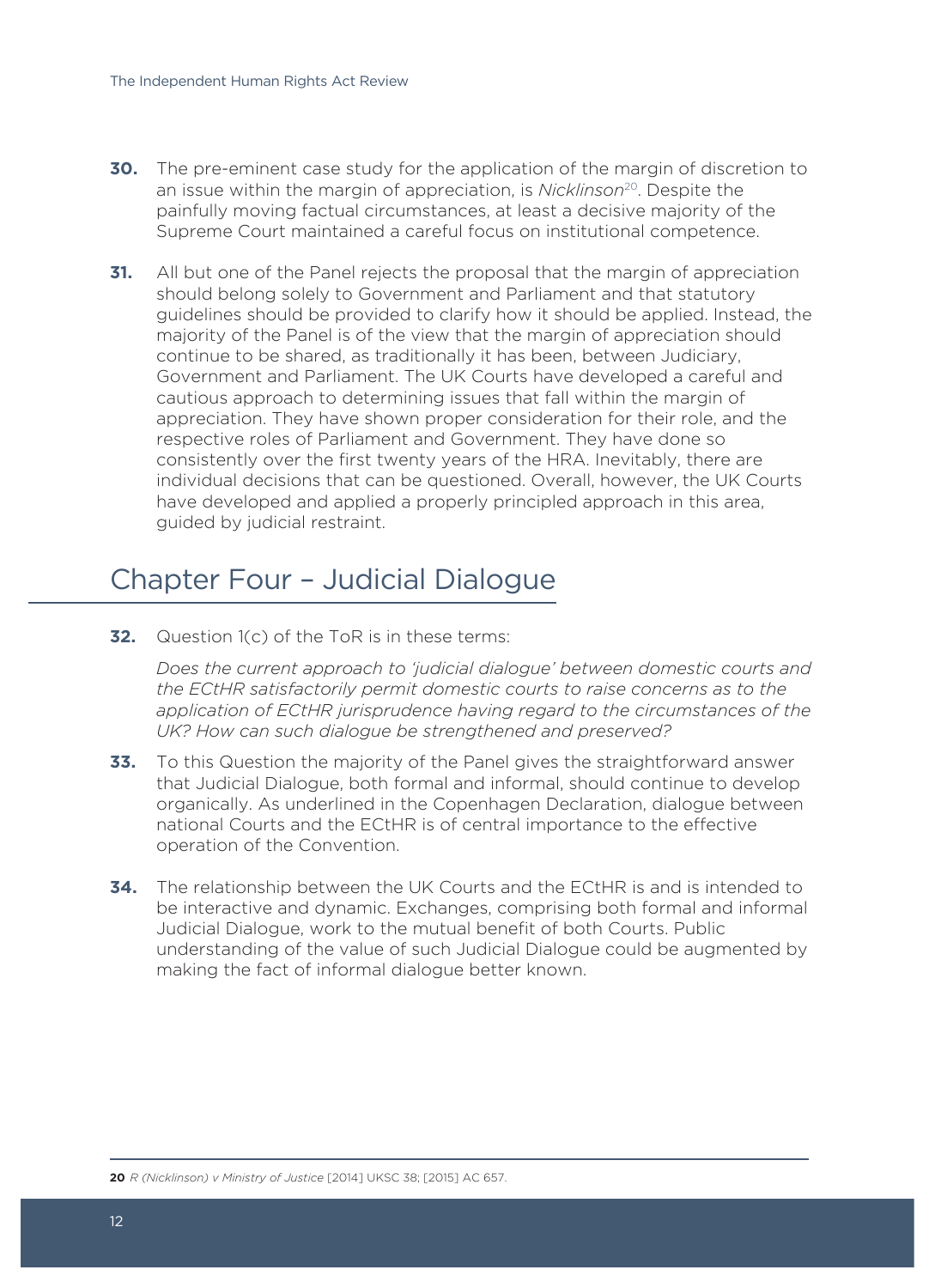- **35.** Overall, we have been struck by the high regard in which the UK Courts and Judiciary are held by the ECtHR and the beneficial influence this has, both domestically and for the ECtHR. The use made by the ECtHR of the *Denmark* case<sup>21</sup> (to which the UK was not a party), in which the ECtHR had regard to a judgment of a UK court interpreting an ECHR right, is but a striking example of this now mature relationship – mutual respect bringing mutual benefit. Judicial dialogue will be a most important element in further developing that relationship and maintaining the equilibrium it has achieved. With a view to public awareness (dealt with in Chapter One), it is important that the respect enjoyed by the UK Courts and Judiciary before the ECtHR and its receptiveness to UK judicial thinking, should be widely and better appreciated domestically. In a nutshell, this is a UK asset, currently undervalued domestically, and to be nurtured.
- **36.** Successful examples of Judicial Dialogue between UK Courts and the ECtHR include:
	- *Horncastle*22: the approach to hearsay evidence.
	- *McLoughlin/Hutchinson*23: whole life sentences.
	- *Rabone*<sup>24</sup>: ECtHR reconsidering its own case law, so making a British (UK) contribution to ECtHR jurisprudence.
- **37.** The ECtHR's confidence in UK Courts and decisions, based on the calibre of UK Court judgments and their analysis of ECtHR jurisprudence is apparent from the width of the margin of appreciation accorded to the UK (*Ndidi*25) and the citation of UK Court decisions even in cases before the ECtHR not concerning the UK (the *Denmark* case, noted above*)*.
- **38.** Informal Judicial Dialogue, which includes exchanges between the UK Judiciaries and the ECtHR Judiciary, outside of judgments, is likewise welldeveloped and should be encouraged to develop organically.

**<sup>21</sup>** *S., V. and A. v Denmark – 35553/12 (judgment : no article 5 – right to liberty and security : grand chamber)* [2018] ECHR 856.

**<sup>22</sup>** *R v Horncastle* [2009] UKSC 14; [2010] 2 WLR 47.

**<sup>23</sup>** *R v McLoughlin (also known as Attorney General's Reference (No.69 of 2013*)) [2014] EWCA Crim 188; [2014] 1 WLR 3964; *Hutchinson v The United Kingdom – 57592/08 – Chamber Judgment* [2017] ECHR 65; 43 BHRC 667.

**<sup>24</sup>** *Rabone v Pennine Care NHS Foundation* [2012] UKSC 2; [2012] 2 AC 72.

**<sup>25</sup>** *Ndidi v The United Kingdom – 41215/14* [2017] ECHR 781.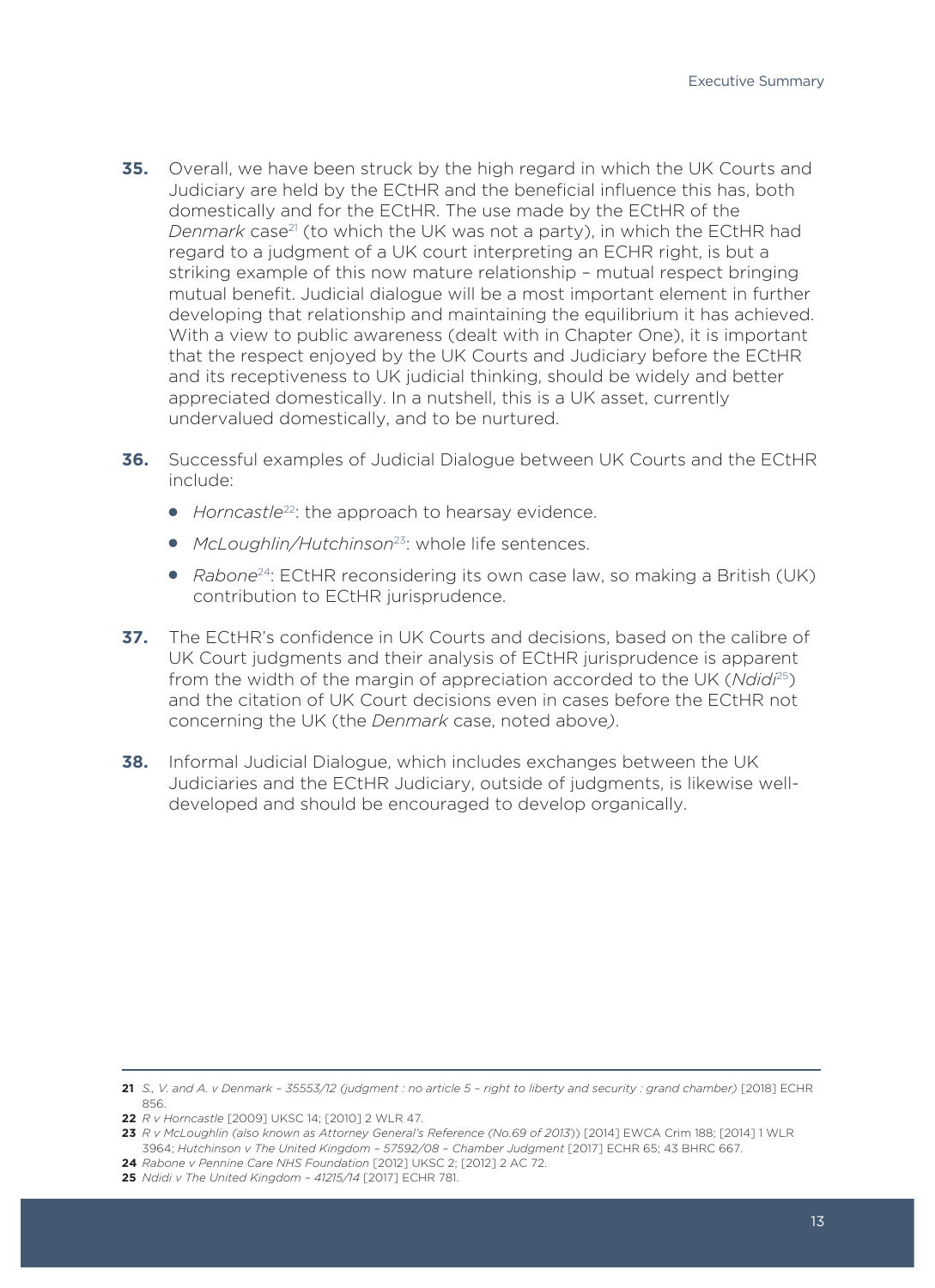- **39.** The ECtHR's readiness to consider Parliamentary debate is noteworthy, on occasions working in the UK's favour where account has plainly been taken in that debate of Convention considerations: see, *Shindler*<sup>26</sup> (restriction on the right to vote for non-resident UK citizens) and Animal *Defenders*27 (prohibition of political advertising). The *Prisoners' Votes*<sup>28</sup> issue, which marked a low-point in relations, worked the other way and was ultimately resolved politically. The reality is that the ECtHR does take such Parliamentary debate into account, even though UK constitutional principles treat it as something that should not be considered or questioned in any court<sup>29</sup>. Resolution of this issue is itself likely to benefit from Judicial Dialogue.
- **40.** The Panel was not attracted to the introduction of advisory opinions, whether from the ECtHR by way of Protocol 16 or from UK Courts.
- **41.** At the conclusion of Theme One of the IHRAR ToR, the Panel underlines that its recommendations on Section 2 HRA, the margin of appreciation and Judicial Dialogue, dovetail well and form a coherent package. They all entail self-confident assertions of the strength of British (UK) law, so reinforcing the foundation domestically for the HRA's settled acceptance, coupled with preserving and strengthening the mature equilibrium reached between the UK Courts and the ECtHR, to their mutual benefit.

# Chapter Five – Sections 3 and 4 of the HRA

**42.** Question 2(a) of the ToR, the first under Theme II dealing with the impact of the HRA on the constitutional balance, provides:

*Should any change be made to the framework established by sections 3 and 4 of the HRA? In particular:* 

- *Are there instances where, as a consequence of domestic courts and tribunals seeking to read and give effect to legislation compatibly with the Convention rights (as required by section 3), legislation has been interpreted in a manner inconsistent with the intention of the UK Parliament in enacting it? If yes, should section 3 be amended (or repealed)?*
- *If section 3 should be amended or repealed, should that change be applied to interpretation of legislation enacted before the amendment/repeal takes effect? If yes, what should be done about previous section 3 interpretations adopted by the courts?*

**28** *Hirst v The United Kingdom (No. 2)* – 74025/01 [2005] ECHR 681; (2006) 42 EHRR 41.

**<sup>26</sup>** *Shindler v UK – 19840/09 – Chamber Judgment* [2013] ECHR 423; (2014) 58 EHRR 5.

**<sup>27</sup>** *Animal Defenders International v Secretary of State for Culture, Media and Sport* [2008] UKHL 15; [2008] 1 AC 1312; *Animal Defenders International v Secretary of State for Culture, Media and Sport* [2008] UKHL 15; [2008] 1 AC 1312.

**<sup>29</sup>** *R (SC, CB and 8 children) v Secretary of State for Work and Pensions* [2021] UKSC 26; [2021] 3 WLR 428 at [163]-[185].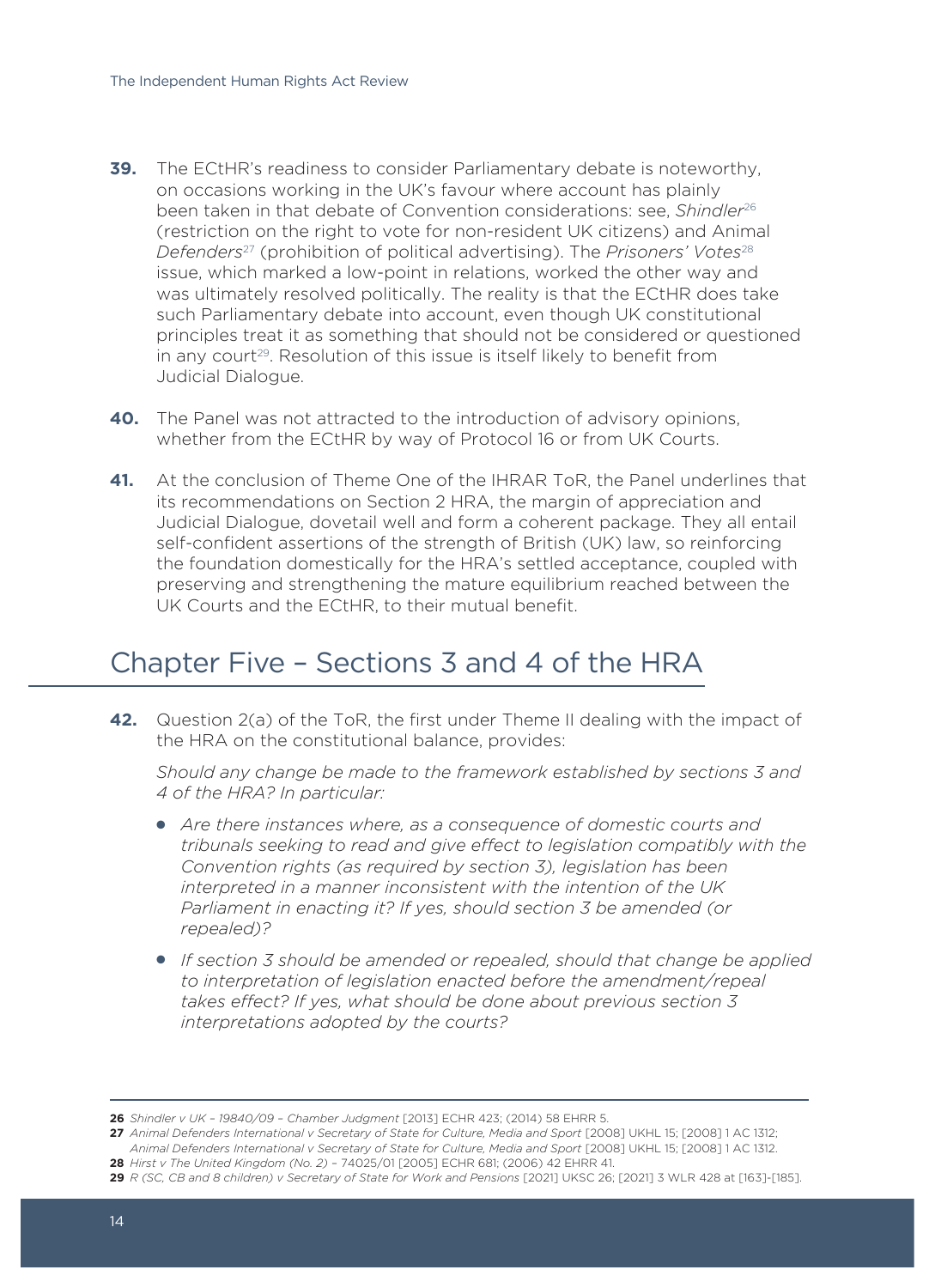- *Should declarations of incompatibility (under section 4) be considered as part of the initial process of interpretation rather than as a matter of last resort, so as to enhance the role of Parliament in determining how any incompatibility should be addressed?*
- **43.** To these questions, the majority of the Panel answers:
	- Arguably, there have been instances of legislation being interpreted inconsistently with the intention of the UK Parliament in enacting it, but we do not believe section 3 should be amended or repealed save for the amendment set out below.
	- If section 3 were to be amended or repealed, that should be done prospectively only.
	- Declarations of incompatibility should not be considered as part of the initial process of interpretation.
- **44.** IHRAR's recommended reform options are as follows, listed individually:
	- Amending section 3 to clarify the order of priority of interpretation. No other changes to sections 3 or 4 are recommended;
	- $\bullet$  Increased transparency in the use of section 3 by the creation of a judgments database;
	- An enhanced role for Parliament in particular through the Joint Committee on Human Rights (the JCHR);
	- The introduction of a discretion to make *ex gratia* payments where a declaration of incompatibility is made.
- **45.** These options give effect to and reflect the conclusions of the majority of the Panel that: notwithstanding the unusual rule of interpretation contained in section 3, there is no substantive case for its repeal or amendment other than by way of clarification *or* for altering either the balance between sections 3 and 4 achieved by the HRA *or* the standing (*locus standi*) requirements for either section 3 or section 4; that any damaging perceptions as to the operation of section 3 are best dispelled by increased data as to its usage; furthermore, that, as a matter both of perception and reality, Parliament could and should take a more robust role in rights protection, a role which could sensibly be achieved via an enhanced role for the JCHR.
- **46.** Further options give effect to and reflect the conclusions of the entire Panel: first, that there is a need to clarify, by way of amendment to section 3, the order of priority in which UK Courts apply the normal principles of interpretation and then the particular interpretative principle set out in section 3; secondly, the desirability of introducing a discretion to make *ex gratia* payments where a declaration of incompatibility is made.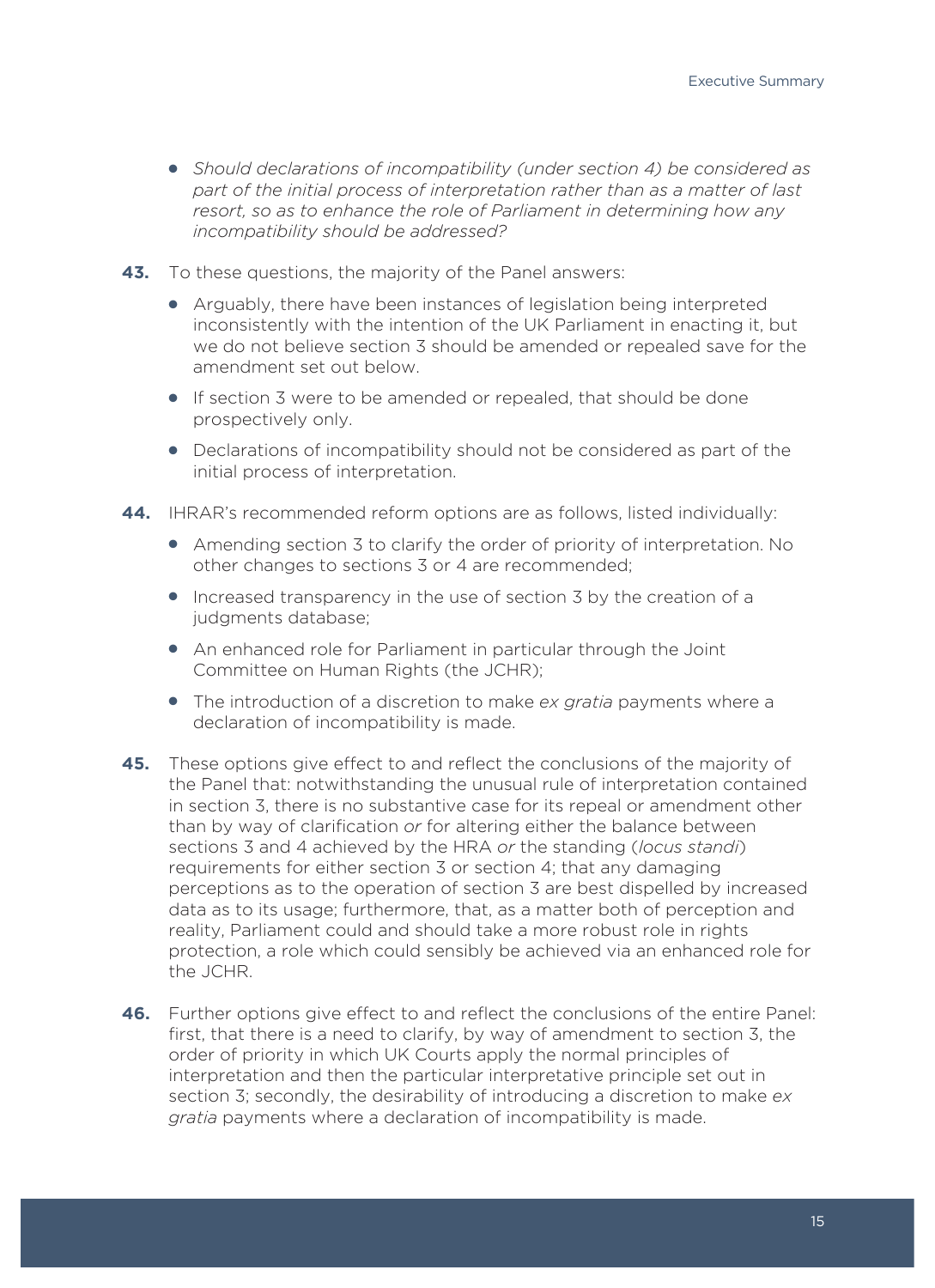- **47.** As to the statutory architecture, the rationale for section 3 is to avoid an undue gap between rights protection available from the UK Courts and from the ECtHR, a gap which would undermine the objective of bringing rights home. The HRA constructed a careful balance between sections 3 and 4, with declarations of incompatibility providing a last resort, where interpretation in accordance with section 3 was not possible. Section 19 constituted an additional, important part of this architecture; the starting point for post-HRA legislation is that there will have been a section 19 compatibility statement, unless, knowingly Government has invited Parliament to proceed in circumstances where such a statement cannot be made.
- **48.** There is no doubt that section 3 HRA contains an unusual rule of interpretation, going beyond ordinary rules of interpretation and conferring a power and imposing a duty on UK Courts to read and give effect to primary and secondary legislation, so far as it is *possible* to do so, in a way which is compatible with the Convention rights. The section 3 rule is not conditional on any ambiguity in the legislation interpreted. Though a Court giving effect to this rule is giving effect to the will of Parliament in enacting section 3 – a point too often overlooked – concern as to this rule is readily understandable, creating, as it does, the danger of Courts straying into territory more properly that of Parliament.
- **49.** Making every allowance for such views, consideration of the evidence powerfully suggests defusing such concerns through a focus on the facts as to the actual practice of the Courts in deciding cases. The reality is that the high-water mark of alarm as to the use of section 3 hinges on a case now 20 years old<sup>30</sup>. That does not suggest a pattern, still less an enduring pattern, of misuse of the section.31 Further, relatively settled, restraining, guidance as to the use of section  $\overline{3}$  has stood for at least a decade<sup>32</sup>, so that statutory amendment to narrow the section itself risks uncertainty.
- **50.** Against this background, IHRAR's package of recommended options focuses on shedding light on the facts as to the actual practice of the Courts. In this way, clarity of analysis will be assisted, and pre-conceptions contrasted with evidence and fact. The proposed amendment to section 3, analogous to that proposed in respect of section 2, includes highlighting the occasions when the section 3 rule of interpretation is actually used. So too the judgments database. Such facts as to the use of section 3 will either allay concerns or justify targeted statutory intervention. Moreover, the Panel proposes an increased role for Parliament, through the JCHR in particular, in scrutiny of section 3 cases. We suggest no change to the current balance between sections 3 and 4, leaving section 4 as a rare, last resort. We do, however, think that section 4 should have an *ex gratia* mechanism attached.

**<sup>30</sup>** *R v A (Complainant's Sexual History)* [2001] UKHL 25; [2002] 1 AC 45.

**<sup>31</sup>** The pragmatic advantages of the decisions most criticised, *R v A* and *Ghaidan v Godin-Mendoza* [2004] UKHL, [2004] 2 AC 557 should not be ignored.

**<sup>32</sup>** *Ghaidan v Godin-Mendoza* [2004] UKHL, [2004] 2 AC 557; *Sheldrake v Director of Public Prosecutions* [2004] UKHL 43; [2005] 1 AC 264.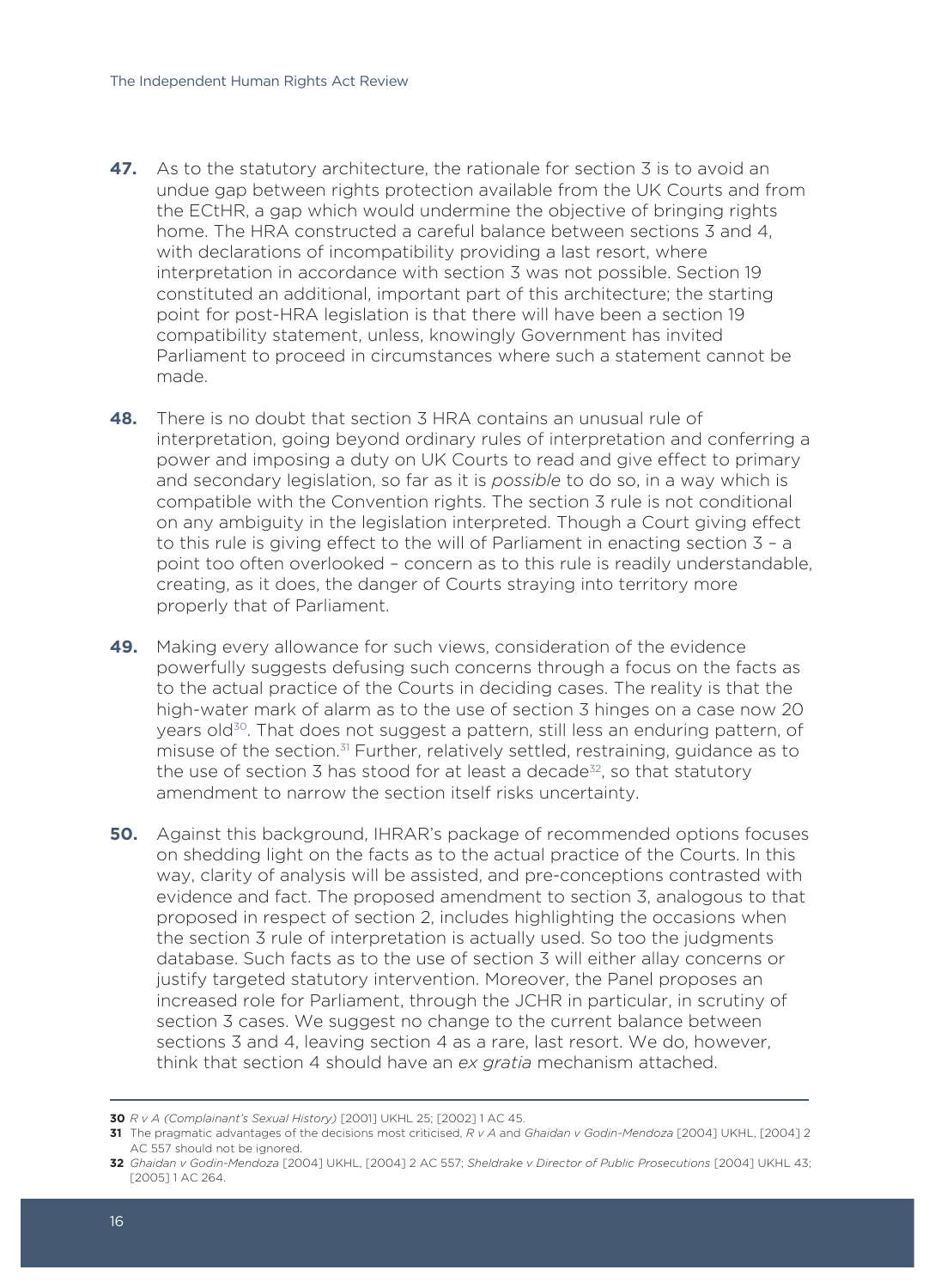- **51.** Importantly, neither section 3 nor section 4 adversely affect Parliament's constitutional power to enact legislation as it sees fit. It does not therefore affect that, central, feature of Parliamentary Sovereignty. Sections 3 and 4 are clearly limited to a *statutory* review of legislation. Section 3, properly understood, confers an *interpretative* power – within the well-settled province of the Courts – not an amending power (the province of the legislature). There is no suggestion of either section 3 or section 4 encouraging *common law* review of the validity of primary legislation.
- **52.** With regard to section 4, the Court has a discretion to grant a declaration of incompatibility, in keeping with the Court's general discretion to grant declaratory relief. *If* the Court makes a declaration of incompatibility, Parliament is not *obliged* to act on it. That is not to say a declaration of incompatibility is other than an important signal of the Court's view. It is to be expected that it will be carefully considered by Parliament, but Parliament has the last word.
- **53.** Overall, once the law had settled down post-HRA, the Courts have been guided by judicial restraint and institutional respect. Against that background, the Panel proposes the package of recommended reforms.
- **54.** It is to be noted reflecting the real engagement of the Panel that one member of the Panel held distinct views not shared by the majority. IHRAR's Report has room for and is grateful for all views. The minority view is to be found in the main body of the Report where it is clearly set out and discussed<sup>33</sup>. The majority differs from those views with respect and for the reasons there elaborated, including devolution concerns.

# Chapter Six – Designated Derogation Orders under Section 14 of the HRA

**55.** Question 2(b) under Theme II of the ToR is in these terms:

*What remedies should be available to domestic courts when considering challenges to designated derogation orders made under section 14(1)?*

**56.** As always, context is crucial. The premise is that the UK has derogated from its international obligations pursuant to article 15 of the Convention, "*in time of war or other public emergency threatening the life of the nation".* Article 15 Derogations operate in International law. To give effect to them domestically and disapply the relevant provisions of the HRA, a Designated Derogation Order is currently required, further to section 14 of the HRA.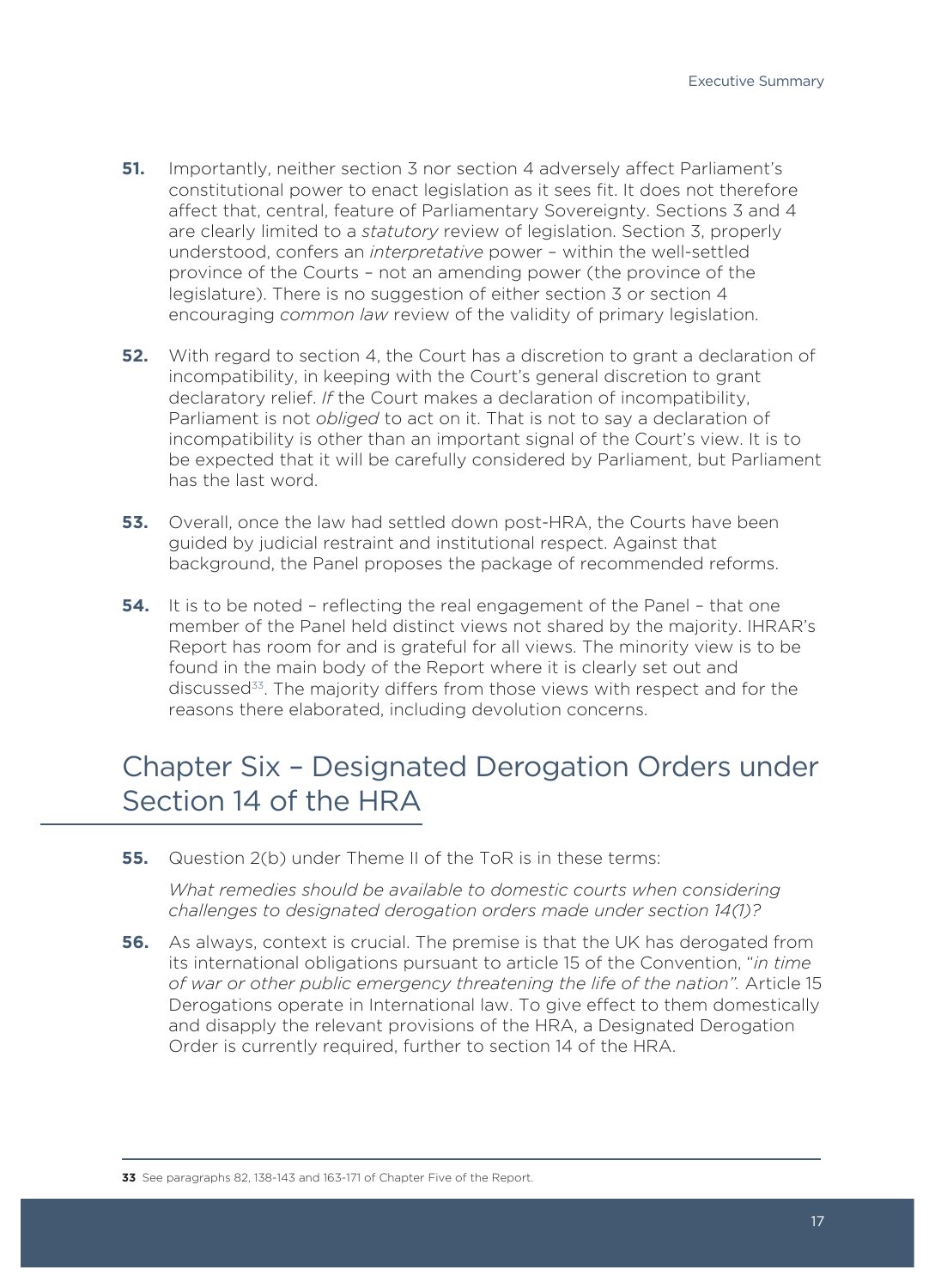- **57.** Self-evidently, this is a matter for Parliament and Government. The margin of discretion will be at its widest; respect for their respective institutional competence is obviously due from the Courts to Parliament and Government. But the Courts are able to step in, if for example, the Government of the day has dramatically over-reacted, with grave consequences for the liberty of individuals. It is against this background that, save for an amendment to the HRA to enable UK Courts to make suspended quashing orders where a challenge to a designated derogation order succeeds, the Panel recommends no change to section 14.
- **58.** This option is intended to acknowledge the extreme pressures on Government and Parliament in such a crisis, together with the urgency of the situation. Nonetheless, as a democracy where the Rule of Law applies, it preserves for the UK, the availability of Court challenge – but with enough flexibility in the available remedies to accommodate the orderly remedying of defects in the measures taken by Government in the public interest.
- **59.** There has only been one instance of a designated derogation order being challenged in the UK Courts: the decision in *Belmarsh*34. The Panel is, accordingly, cautious about generalising. *Belmarsh* does, however, contain illuminating observations from Lord Bingham on the different provinces of the Judiciary and Government. In particular, when considering the 'demarcation of functions' (i.e., the margin of discretion) between the Judiciary and Government and Parliament, there is a spectrum; the more political, the less likely it is that it will be a matter for the Judiciary; the more legal, the more likely it will be for the Judiciary. His speech included this passage:

*'But the function of independent judges charged to interpret and apply the law is universally recognised as a cardinal feature of the modern democratic state, a cornerstone of the rule of law itself. The Attorney General is fully entitled to insist on the proper limits of judicial authority, but he is wrong to stigmatise judicial decision-making as in some way undemocratic.'*

Lord Bingham underlined, in addition, that neither section 3 nor 4 of the HRA overrode Parliamentary Sovereignty, a matter emphasised in our discussion in chapter 5.

- **60.** In the event, in *Belmarsh*, the Government succeeded on whether there was a public emergency threatening the life of the nation; but the detainees succeeded on the Government's response failing to satisfy the relevant necessity, proportionality, rationality and non-discriminatory tests. The Designated Derogation Order was quashed. This decision had no effect on the international plane where, subsequently, the Government withdrew the article 15 derogation. The ECtHR upheld the House of Lords on both points.
- **34** *A v Secretary of State for the Home Department* [2004] UKHL 56; [2005] 2 AC 68.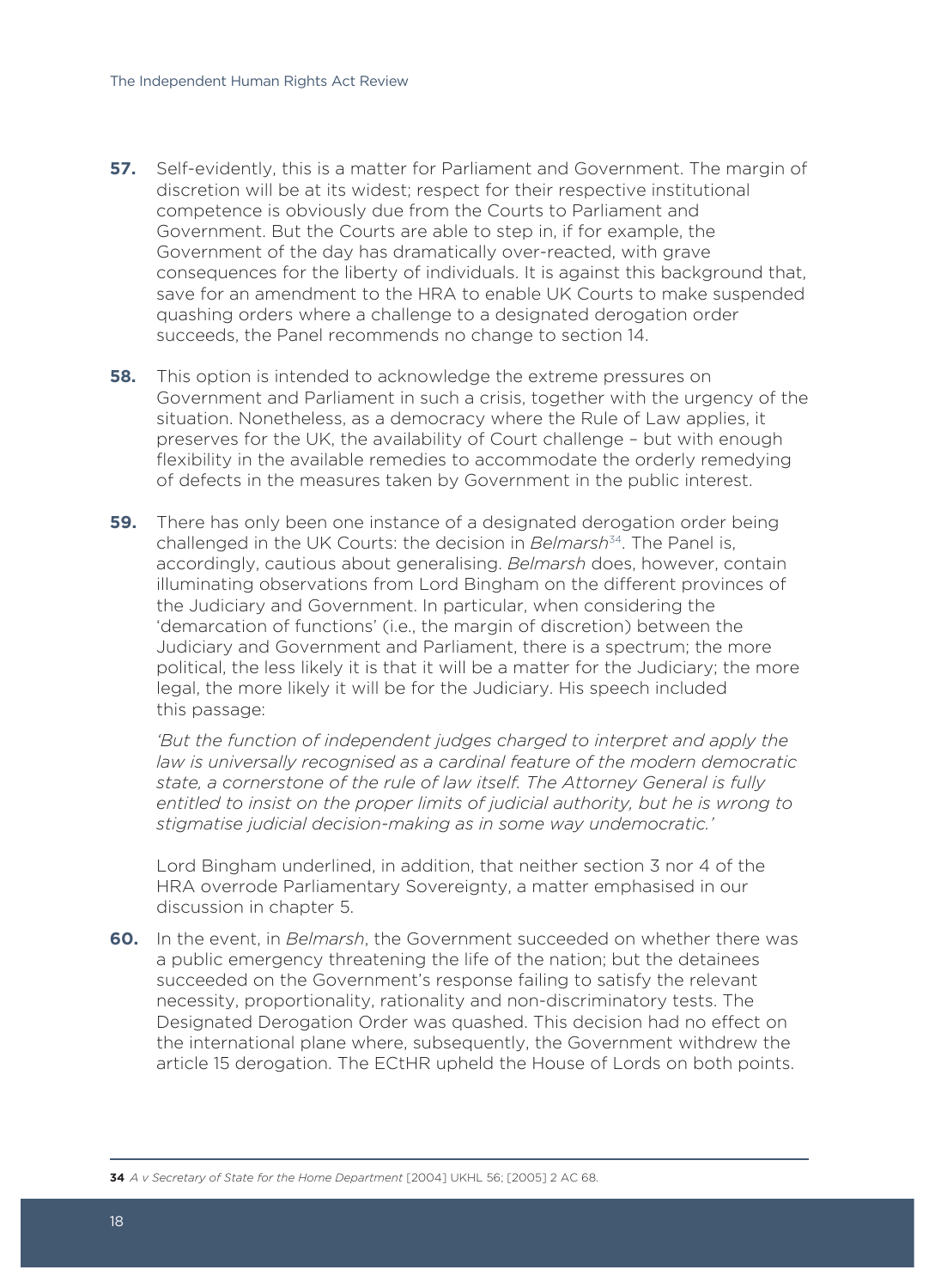- **61.** There are differing views as to whether the Court in other circumstances would be entitled or bound to assess the validity of the Designated Derogation Order by reference to the Art 15 derogation. That issue did not arise in *Belmarsh*, both because of section 30 of the *Anti-terrorism, Crime and Security Act 2001* and because of the Government's concession that it could do so. Article 15 of the Convention is not one of the articles of the Convention incorporated by section 1 of the HRA. Accordingly, the basis for Court scrutiny is uncertain.
- **62.** Given, however, that only a single Designated Derogation Order has been considered by the UK Courts, IHRAR is content to adopt the option of 'wait and see' despite the uncertainty – but coupled with adding suspended quashing orders to the Court's armoury, recognising the context in which Designated Derogation Orders are likely to arise.
- **63.** The Panel was not attracted to other views, including those either rendering Designated Derogation Orders effectively not open to challenge in the Court or (although one member of the Panel favoured this option) repealing section 14 while contending for the importance of replacement provisions (in primary legislation) to similar effect on each occasion a crisis of a comparable nature arises.

# Chapter Seven – Subordinate Legislation

**64.** Question 2(c) of Theme II of the ToR is in these terms:

*Under the current framework, how have courts and tribunals dealt with provisions of subordinate legislation that are incompatible with the HRA Convention rights? Is any change required?*

- **65.** Where an Act of Parliament is incompatible with Convention rights, UK Courts, as discussed in Chapter Five, may issue a declaration of incompatibility. UK Courts have no similar power where subordinate legislation is concerned. Instead, they have a broader discretionary power, which enables them to set aside (quash) such legislation. The question here is whether the current approach established by the HRA has created an imbalance in the Constitution.
- **66.** The Panel's recommended options involve the introduction of an additional power to suspend quashing orders or make them prospective only, in this sphere as has been proposed for judicial review generally. It also recommends the introduction of a judgments database for judgments where subordinate legislation has been disapplied or quashed, which is intended to enhance Government and parliamentary scrutiny of Court judgments in this area.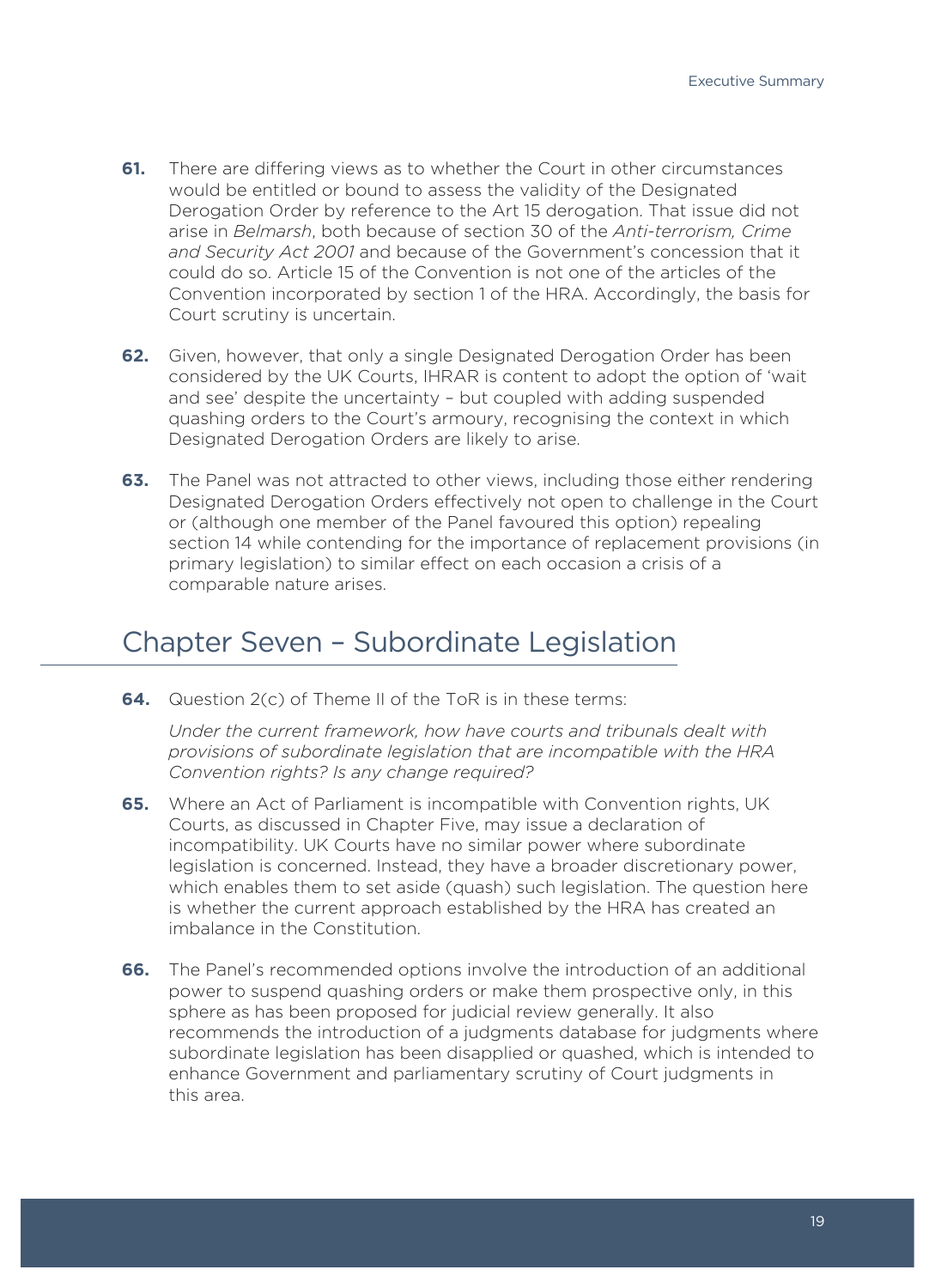- **67.** The first of these options reflects the view of the majority of the Panel that subordinate legislation in the HRA context is to be viewed as a subset of subordinate legislation more generally. Accordingly, just as the introduction of suspended or prospective only quashing orders is contemplated in judicial review generally, so it should be here. Moreover, its introduction would promote legal certainty, the effective implementation of Convention rights and effective public administration not least by providing Government with an appropriate period of time within which to consider how best to rectify the defect identified in the legislation by the Court.
- **68.** The second option mirrors the view taken by the Panel in respect of section 3 of the HRA (discussed in Chapter Five above), namely, that the means to defuse concern or justify targeted remedial action, is to shed light on the facts as to the actual practice of the Courts.
- **69.** The research that is available, forming part of the evidence presented to IHRAR, reveals relatively few examples where challenges to subordinate legislation under the HRA have resulted in UK Courts setting it aside. Rather than, as some have suggested, UK Courts and tribunals adopting an expansive or activist approach to challenges to subordinate legislation<sup>35</sup>, the overall picture is one of caution and respect for the differing institutional competences of Government and the Courts, telling against any imbalance in the Constitution. The figures presented to IHRAR, however, may not be definitive as, for example, they do not include Tribunals.
- **70.** One Panel Member argued that such research, focused as it was on litigation, did not address a broader question, of what was happening outside the courtroom. There, it was suggested, the prospect of subordinate legislation being quashed for incompatibility with Convention rights might have an adverse impact – for example, providing an impetus for overly-cautious legislative drafting to minimise the prospect of 'politicallymotivated' challenges to subordinate legislation. Thus, it was suggested, it might hinder effective policymaking. Equally, it might result in ambiguous drafting, which would reduce predictability and certainty in the law. In either event the effect would be detrimental to good governance. The majority of the Panel were not unsympathetic to these concerns, which underline that any future consideration of this issue would benefit from detailed evidence on the effect that arises in respect of this issue, if there is one, outside the courtroom. There is, otherwise, a danger here of being drawn into speculation.

**<sup>35</sup>** R. Ekins, Protecting the Constitution, (Policy Exchange, 2019) at 21 <https://policyexchange.org.uk/wp-content/ uploads/2020/01/Protecting-the-Constitution.pdf>.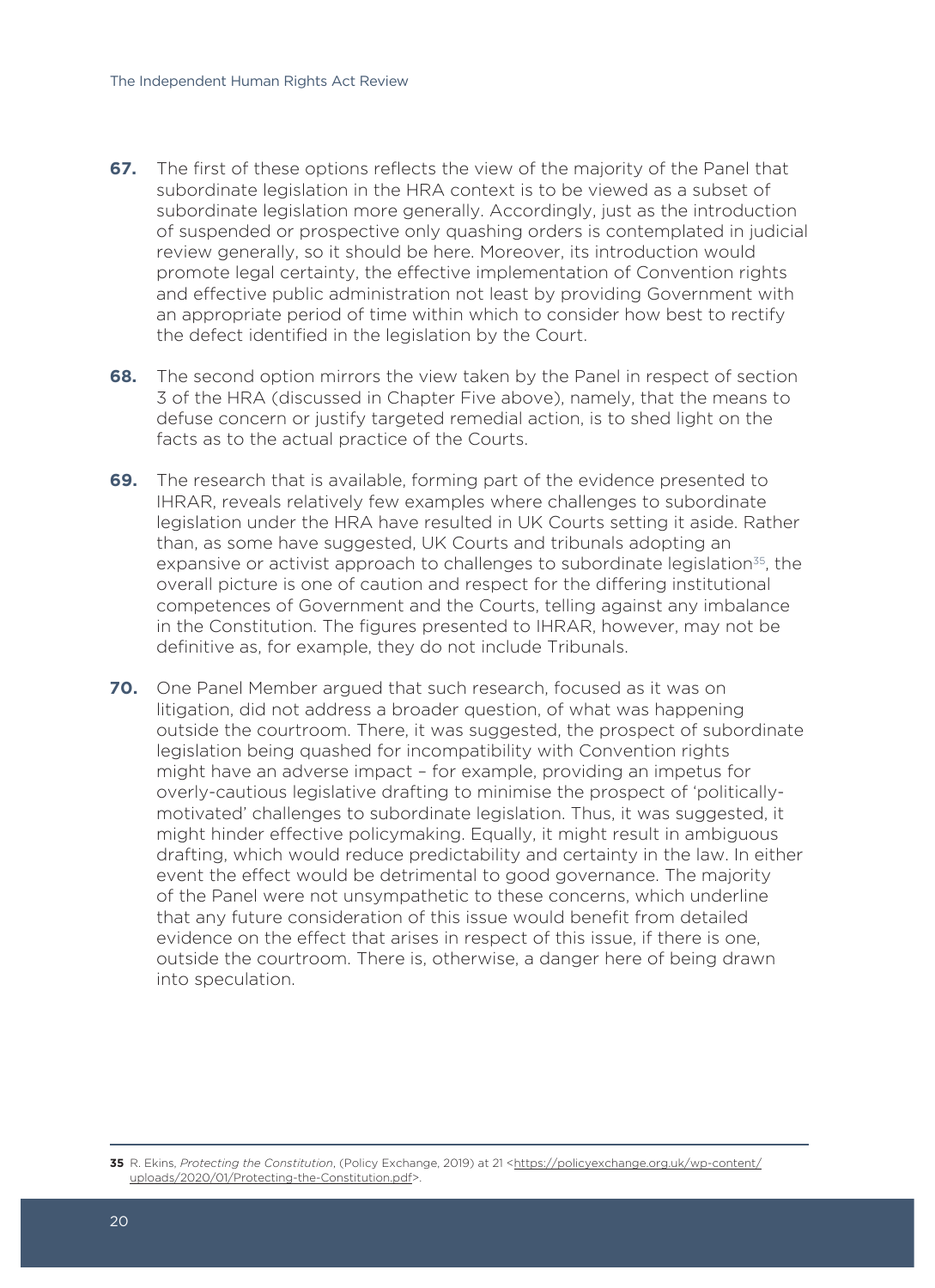- **71.** At all events, so far as concerns litigation, the approach of UK Courts to subordinate legislation in this area may be summarised as follows:
	- UK Courts have rarely quashed subordinate legislation on the basis that it is not compatible with Convention rights. They will not quash such legislation unless it is incompatible in all or nearly all cases where it applies.
	- UK Courts, as a starting point, ought to disregard subordinate legislation that is incompatible with Convention rights. However, they have been at pains to limit the impact of this option. As such, they may use their discretion under section 8 of the HRA to provide a remedy that is '*just and appropriate*' in the circumstances i.e., a declaration, disapplication of the subordinate legislation or a provision in it in a specific way to enable the provision to continue to apply in other cases where that would not be incompatible with Convention rights.
- **72.** The Panel considered and rejected a proposal that the HRA should be amended to prevent subordinate legislation being quashed. Not the least of the objections to this proposal was that it would be curious if in the human rights sphere *alone* delegated legislation could not be quashed on wellestablished judicial review grounds.
- **73.** It may be noted that introducing suspended or prospective only quashing orders mirrors existing legislation in Scotland, Wales and Northern Ireland.

# Chapter Eight – Extra-Territorial and Temporal Scope

**74.** Question 2(d) under Theme II of the ToR concerns the extra-territorial effect of the HRA:

*In what circumstances does the HRA apply to acts of public authorities taking place outside the territory of the UK? What are the implications of the current position? Is there a case for change?*

The question is qualified by an acknowledgment that if there is a case for change it may require changes going outside IHRAR's ToR:

*It is acknowledged that if the extraterritorial scope of the HRA were to be restricted, other legislative changes beyond the HRA may be required in order to maintain compliance with the UK's obligations under the Convention. As such changes would fall outside the scope of the Review, the panel is not asked to make specific legislative recommendations on this issue, but only to consider the implications of the current position and whether there is a case for change.*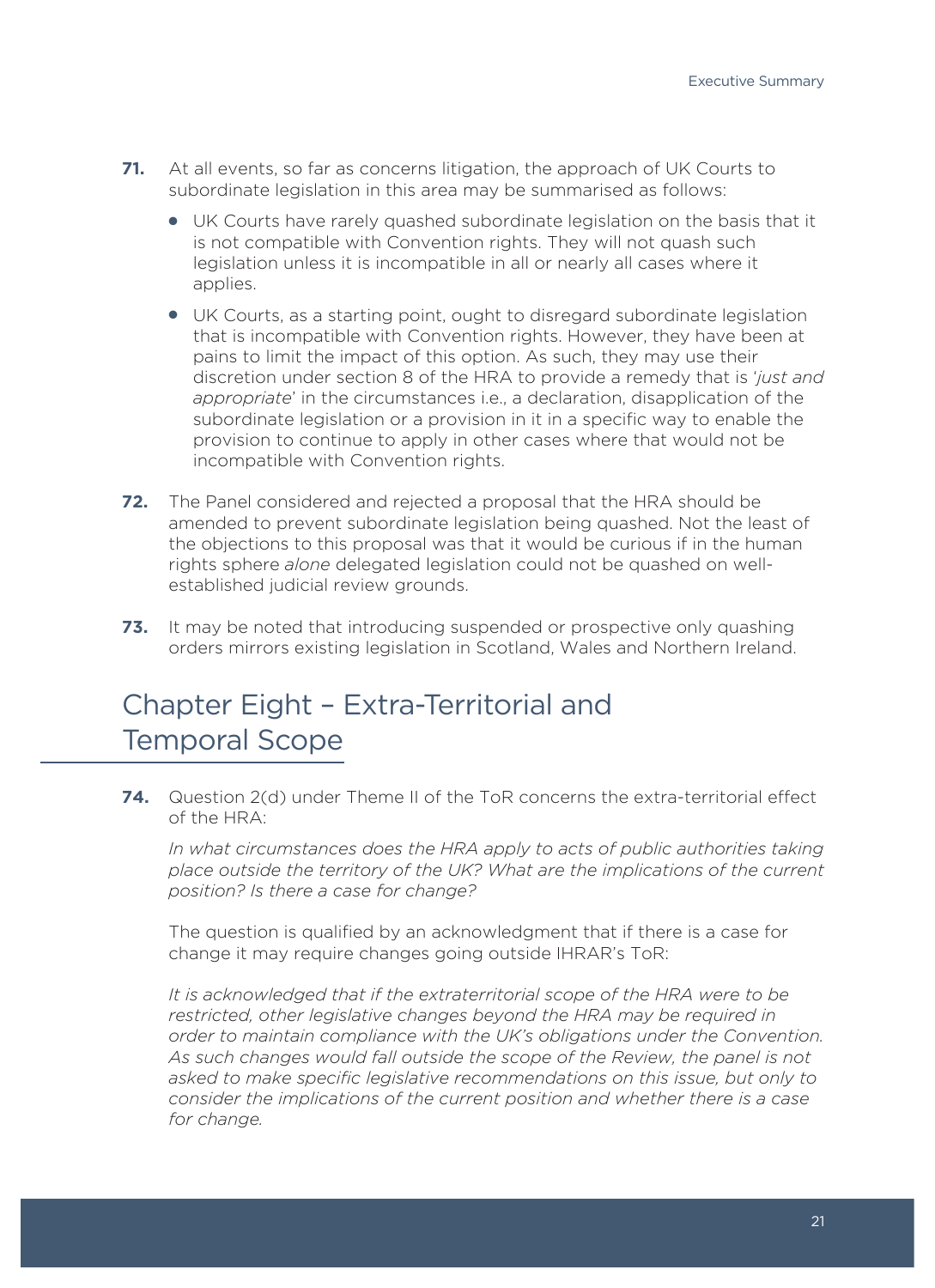- **75.** This chapter also considers the HRA's temporal scope, i.e., the extent to which it applies to acts of public authorities before and after it came into force. This issue is not the focus of a specific question within the ToR. However, the issue was repeatedly raised with IHRAR and cannot sensibly be ignored. Moreover, it overlaps to a degree with the issue of extraterritorial jurisdiction. Further still, an examination of the HRA's temporal scope is implicit in the ToR, if and to the extent that it concerns the general issue identified in Theme II of the ToR: namely, whether there is a risk of over-judicialisation of public administration through UK Courts being unduly drawn into questions of policy.
- **76.** It should be noted, as emphasised to IHRAR by Lord Reed in his evidence to the *CfE*, that both the HRA's extra-territorial and temporal scope are areas where the HRA has had '*considerable impact*' on the relationship between the Judiciary and the Government in '*particularly sensitive areas of policy and state action*' 36. Moreover, due to ECtHR case law developments, the scope of both have expanded in areas where it is '*doubtful*' 37 Parliament in 1998 when enacting the HRA intended it to go.
- **77.** The Panel has no hesitation in answering Question 2(d), 'yes, there is a clear case for change'. The far more difficult issue is how best to do so. Its recommended reform option is as follows:

*The current position of the HRA's extra-territorial application is unsatisfactory, reflecting the troubling expansion of the Convention's application. The territorial scope of the Convention ought to be addressed by a national conversation advocated to IHRAR during the Armed Forces Roundtable, together with Governmental discussions in the Council of Europe, augmented by judicial dialogue between UK Courts and the ECtHR.* 

*Equally, the temporal application of the HRA is now uncertain and unsatisfactory. Clarity is needed. The temporal scope of the Convention ought to be addressed at a political level by the UK and the other Convention states.* 

*Future domestic developments, both legislative and judicial, will be informed by the progress and outcome of the national conversation and the inter-Governmental dialogue.*

**78.** Future domestic developments, both legislative and judicial, cannot go on hold indefinitely; it would be wrong to speculate now as to their shape, but they will doubtless be informed by the progress and outcome of the national conversation and the inter-Governmental dialogue.

**37** Lord Reed ibid.

**<sup>36</sup>** Lord Reed, *Submission to the Independent Human Rights Act Review Panel* at 12.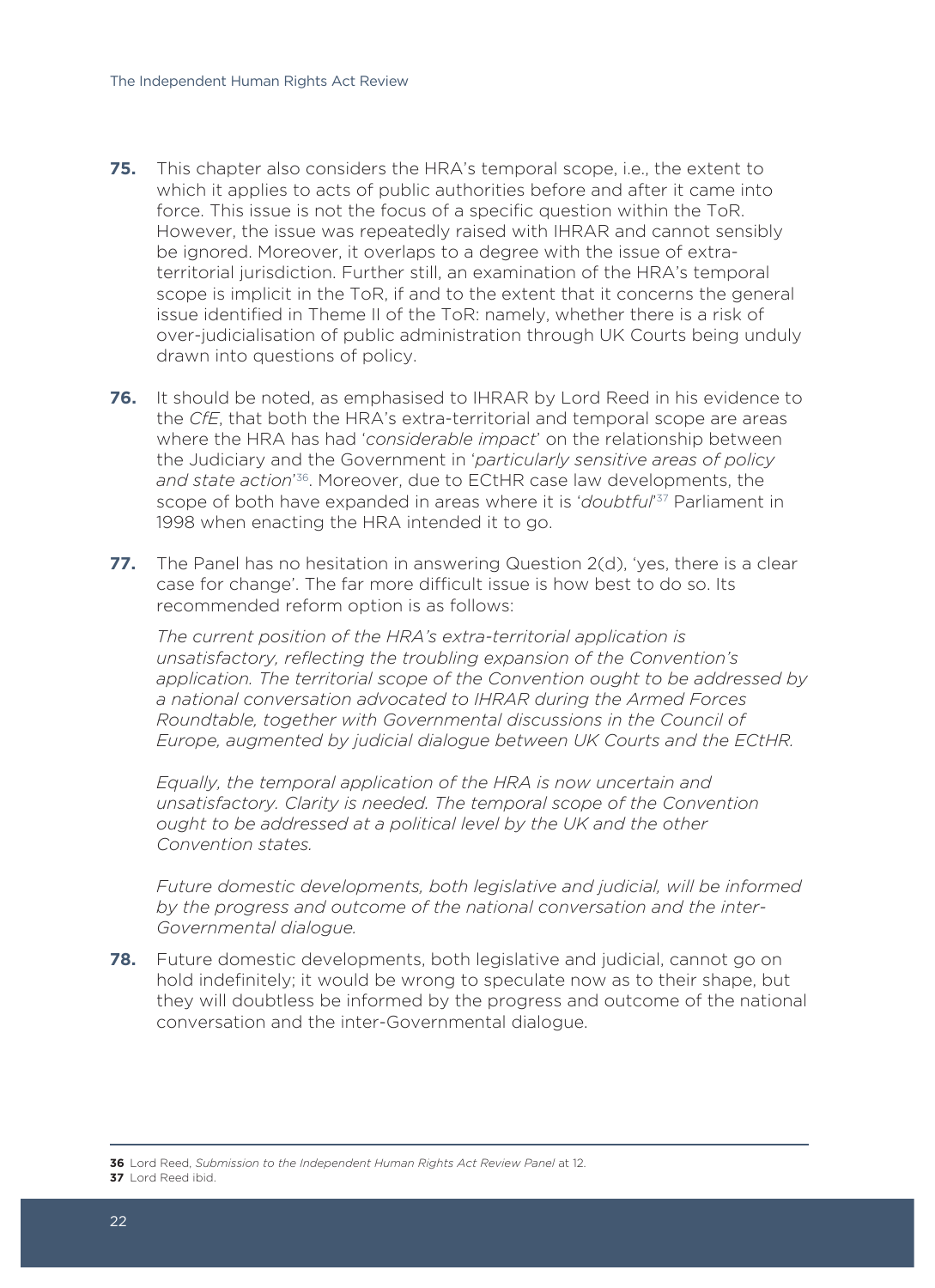#### **The Convention's Extra-Territorial Scope**

- **79.** The expansion of the Convention's Extra-Territorial Jurisdiction (ETJ) beyond the borders of the UK has occurred in two principal ways: first, in the Convention now having a worldwide remit; secondly, in the Convention applying in times of active combat operations.
- **80.** The second expansion raises the particular difficulty of the interplay between the Convention and International Humanitarian Law (IHL), the *lex specialis* in such situations. This matter remains problematic despite there being some movement to interpret the Convention having regard to the IHL context<sup>38</sup>.
- **81.** Lloyd-Jones LJ (as he then was), in *Al-Saadoon*<sup>39</sup> expressed strong concern as to the '*potentially massive expansion of the scope of application of the Convention'.* Criticism of the expanded ETJ of the Convention is not confined to UK Courts. Thus the ECtHR majority decision in *Hanan*40 (a German airstrike in Afghanistan), holding that the procedural duty to investigate unlawful killings under article 2 of the Convention applied, attracted a powerful dissent.
- **82.** Greater clarity and certainty could be achieved by a unilateral solution, for instance amending the HRA to eliminate or confine its ETJ. Such a solution would, however, risk serious harm to vital UK interests, as the UK would remain bound internationally to the Convention. There is a risk that the Armed Forces, Intelligence and Security Agencies and Police would be exposed to claims before the ECtHR without the benefit of their full consideration by UK Courts, including the use of Closed Material Procedures. IHRAR is opposed to recommending such a course.

#### **The Convention's Temporal Scope**

**83.** The Convention's obligations generally only apply to Convention states from the date on which the Convention is in force. That this should be the general rule is readily apparent; as Lord Hoffmann tellingly observed in respect of the HRA: were there no limits to its retrospective temporal scope, it would make it necessary '*in principle … to investigate the deaths by state action of the Princes in the Tower.*' 41

**39** *R (Al-Saadoon) v Secretary of State for Defence* [2009] EWCA Civ 7; [2010] QB 486.

**41** *Re McKerr (Northern Ireland)* [2004] UKHL 12; [2004] WLR 807 at [69].

**<sup>40</sup>** *Hanan v Germany – 4871/16 (Judgment : Remainder inadmissible: Grand Chamber)* [2021] ECHR 131.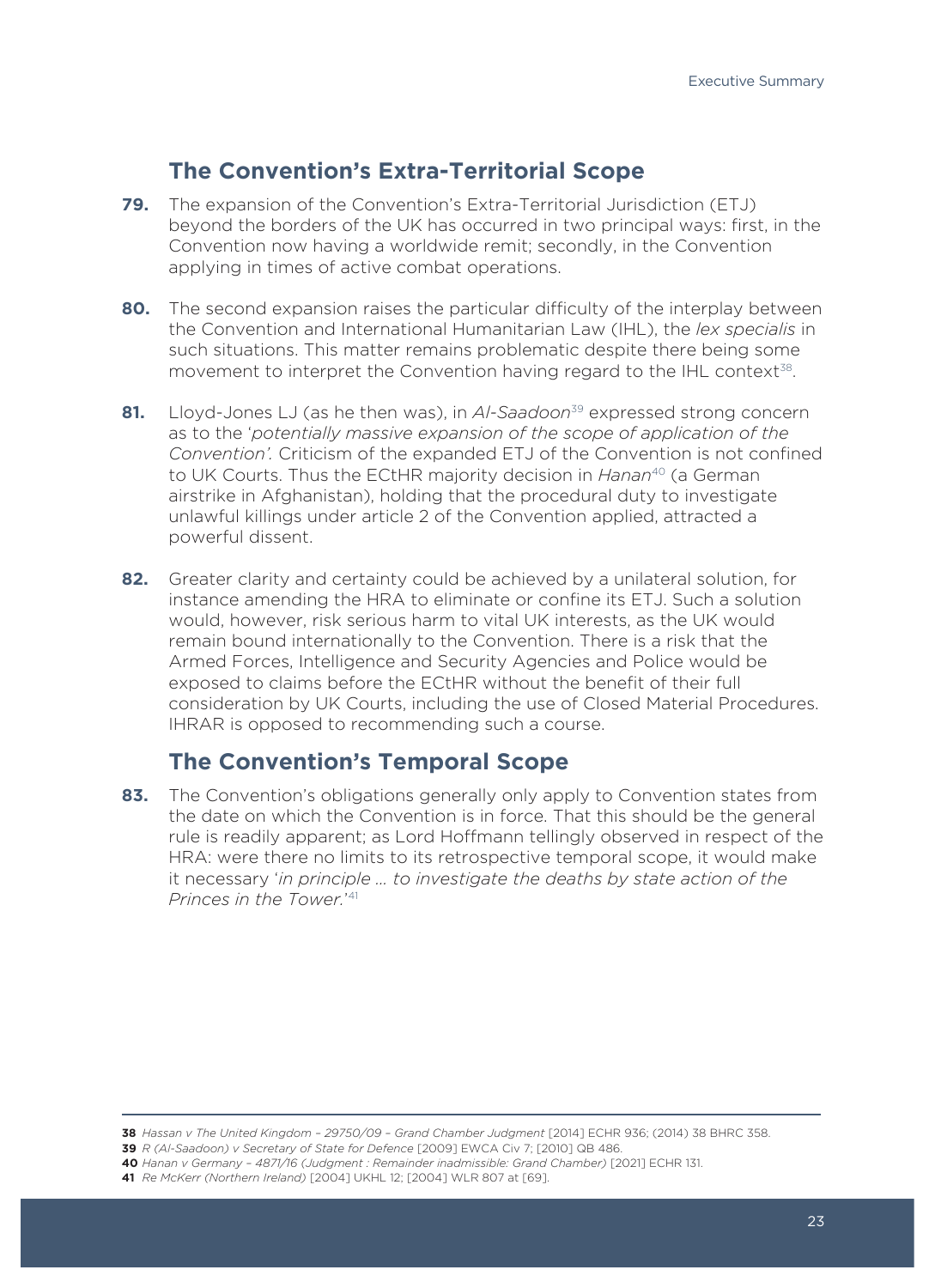- **84.** ECtHR case law has developed exceptions to the rule, some of which are understandable, including where an alleged breach began before the Convention was in force but is continuing and where prior events need to be taken into account in order to address properly a present alleged violation. Others are more problematic, for example, where an alleged unlawful killing has occurred before the Convention came into force but it may still be necessary under the Convention to carry out an investigation, linked to the procedural duty under article 2 of the Convention, and there is said to be a genuine connection between the death and the critical date42 *or* if there is no genuine connection, it is necessary in extraordinary circumstances to carry out the procedural duty in order to give effect to the guarantees and underlying values of the Convention. The result is uncertainty as to the temporal scope of the HRA, overlapping with uncertainty as to the extent of the article 2 procedural duty and therefore the ETJ of the Convention and the HRA.
- **85.** Again, there is no easy answer as unilateral amendment of the HRA would create a potentially damaging gap between the domestic statute and the Convention, with potentially adverse devolution consequences. The temporal scope of the HRA is of particular concern in respect of Northern Ireland, but its application there falls outside the scope of the inter-Governmental discussions recommended earlier.

# Chapter Nine – Remedial Orders

**86.** Question 2(e) of Theme II of the ToR is in these terms:

*Should the remedial order process, as set out in section 10 of and Schedule 2 to the HRA, be modified, for example by enhancing the role of Parliament?*

**87.** This question concerns the mechanism that the HRA provides to amend legislation, including the HRA itself<sup>43</sup>, that has been held by the UK Courts not to comply with Convention rights. Inevitably controversially, the mechanism confers on Government, through the remedial order making power in section 10 of the HRA, a '*Henry VIII power'*44 i.e., the ability to use subordinate legislation to amend or repeal primary legislation. Such remedial orders do, however, serve to remedy incompatibility more swiftly than if recourse was limited to the passing of primary legislation. Remedial orders comprise a discretionary measure. As noted in Chapter Five, where the Panel considered sections 3 and 4 of the HRA, neither Government nor Parliament is *bound* to amend legislation that has been held incompatible with Convention rights.

**<sup>42</sup>** The critical date is either the date on which a Convention state became either subject to the Convention or to the right of individual petition to it from individuals in Convention states.

**<sup>43</sup>** As it has been understood but see further below.

**<sup>44</sup>** Whether or not strictly characterised as such.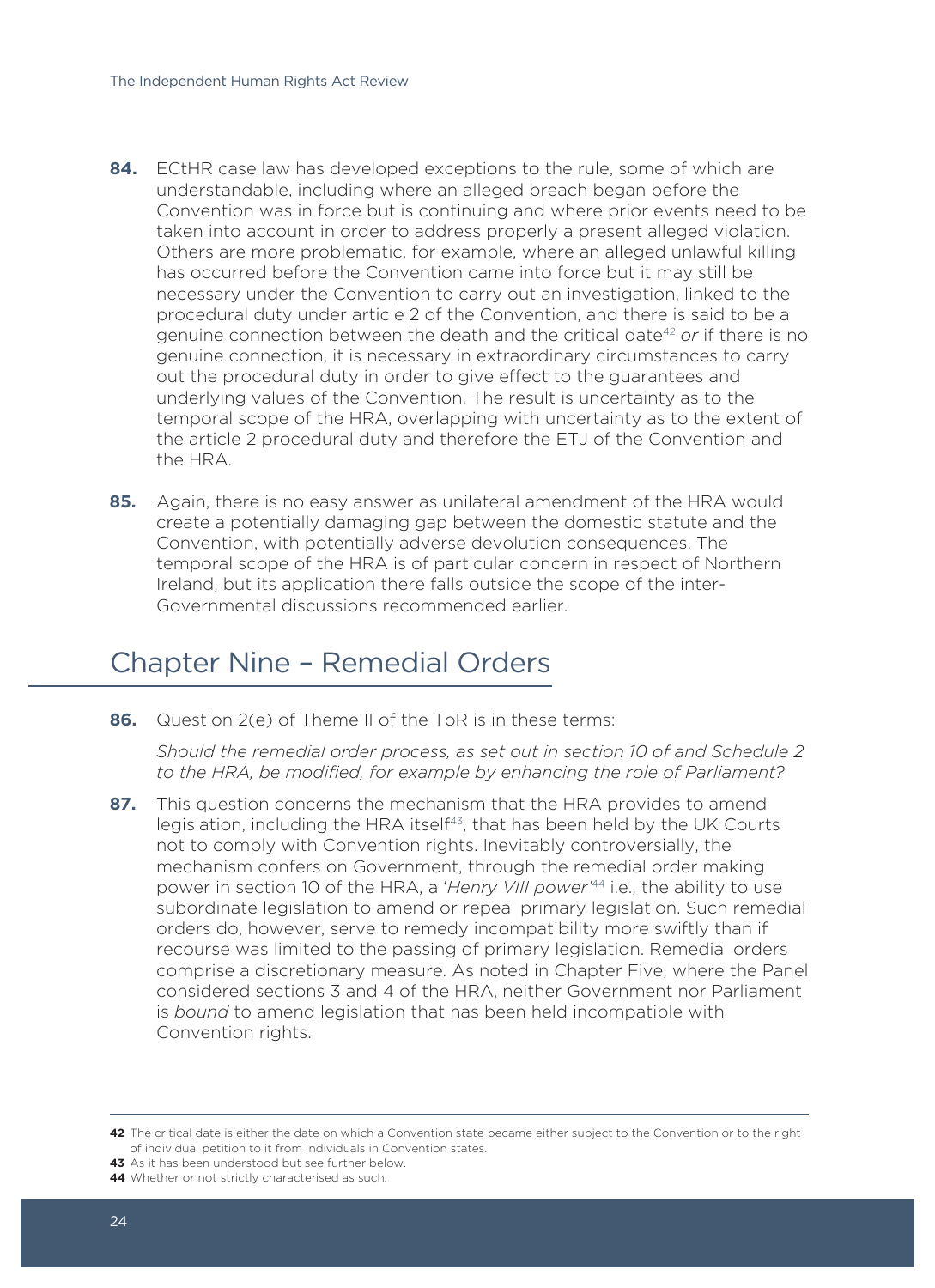- **88.** The Panel recommends (1) amending section 10 of the HRA to clarify that remedial orders cannot be used to amend the HRA itself and (2) improving parliamentary scrutiny of remedial orders. These recommendations suggest principled improvement to the remedial order making power and potentially better use of the JCHR powers of scrutiny.
- **89.** Put simply, remedial orders furnish the mechanism for more speedily remedying legislation incompatible with Convention rights (when Parliament chooses to remedy such incompatibility) than waiting for primary legislation. The intent, however, was that they should not be a used as a matter of routine and there should be a high bar before their use; remedial orders were not intended to supplant primary legislation. In this fashion, though approached with caution as a *Henry VIII power*, they serve a useful and proper purpose.
- **90.** Remedial Orders have, however, on one occasion<sup>45</sup> been used to amend the HRA itself. In the Panel's view, that is a use too far. In the light of the status of the HRA as an Act with a wide-ranging impact across the statute book and implications for the constitutional relationship between different Branches of the State, together with the need for any amendment of the HRA to take proper account of devolution issues, particularly the Northern Ireland Peace Agreement, we consider it wrong in principle to amend it by way of remedial orders. The HRA ought, as a matter of principle, only to be capable of amendment by Act of Parliament.
- **91.** With regard to Parliamentary scrutiny, we invite the JCHR to revisit its 2001 principles – devised to guide Government and Parliament's approach to the remedial order process – but to which it did not refer in any of the JCHR's materials available to IHRAR. In particular, the JCHR should consider if those principles need to be updated or expanded. The JCHR should also, in our view, consider the best way of ensuring that proper account of them is taken in future. Its conclusions on this issue could then be considered in due course, on their merits, by Government and Parliament.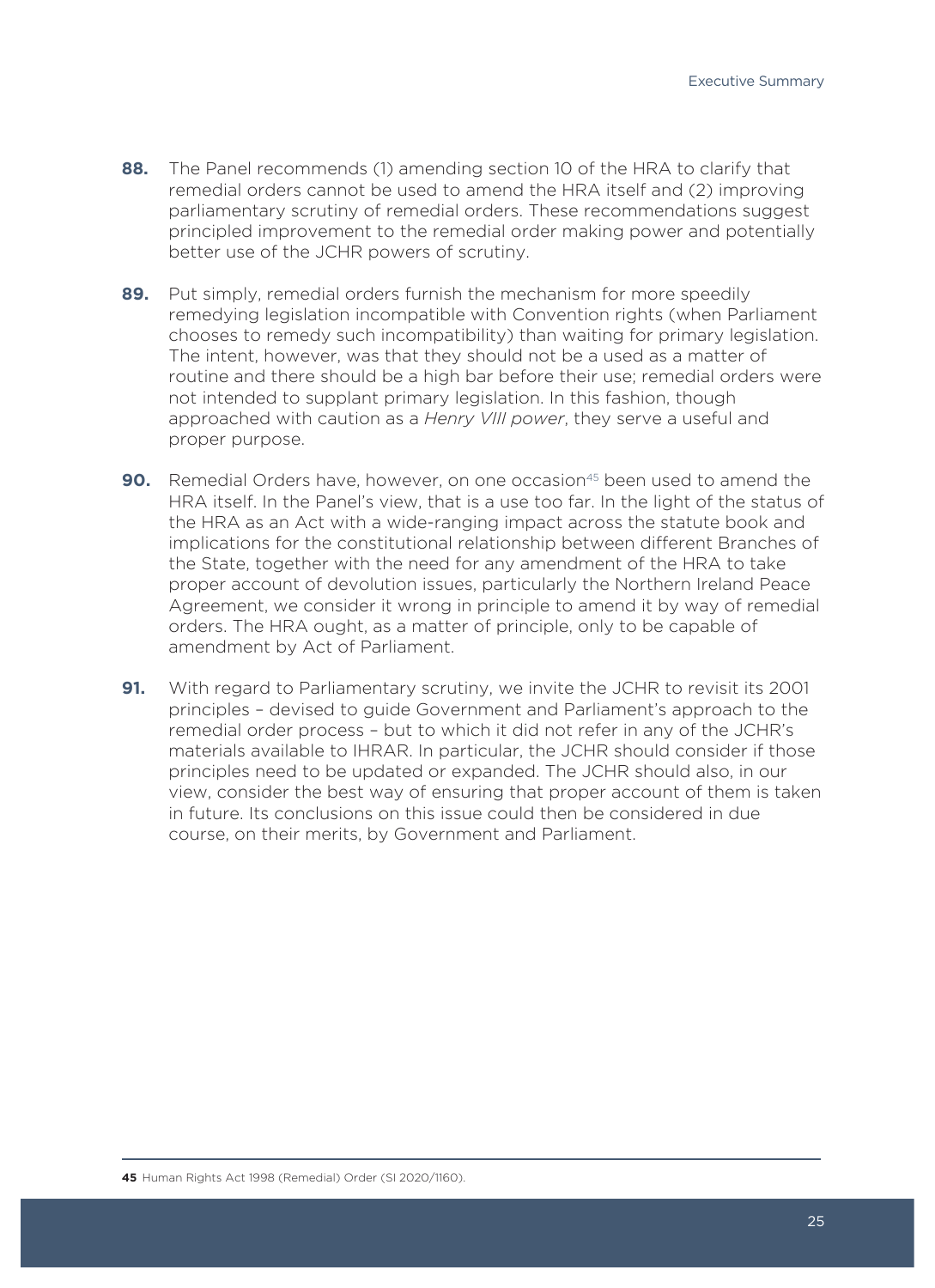# **Annex**

#### **Summary of Recommendations**<sup>46</sup>

#### **Chapter One: Introduction**

• Serious consideration should be given by Government to developing an effective programme of civic and constitutional education in schools, universities and adult education. Such a programme should, particularly, focus on questions about human rights, the balance to be struck between such rights, and individual responsibilities.

#### **Chapter Two: Section 2 of the HRA**

● Amend section 2 to clarify the priority of rights protection by giving statutory effect to the position developed in *Osborn v Parole Board*  [2013] UKSC 61; [2014] AC 1115 and *Kennedy v Charity Commission* [2014] UKSC 20; [2015] AC 455, therefore applying UK domestic statute and common/case law first before, if proceeding to interpret a Convention right, taking into account ECtHR case law.

#### **Chapter Three: The Margin of Appreciation**

● Other than the amendment recommended in Chapter Two, no change to section 2 in respect of the margin of appreciation. The UK Courts have, over the first twenty years of the HRA, developed and applied an approach that is principled and demonstrates proper consideration of their role and those of Parliament and the Government.

#### **Chapter Four: Judicial Dialogue**

● To continue to enable judicial dialogue, both formal and informal, to develop organically.

#### **Chapter Five: Sections 3 and 4 of the HRA**

● Amend section 3 to clarify the order of priority of interpretation, coupled with increased transparency in the use of section 3, an enhanced role for Parliament in particular through the JCHR, and the introduction of a discretion to make ex gratia payments where a declaration of incompatibility is made. Otherwise no changes to sections 3 and 4.

#### **Chapter Six: Designated Derogation Orders under section 14 of the HRA**

• Amend the HRA to enable UK Courts to make suspended quashing orders where a challenge to a designated derogation order succeeds. Otherwise no change to section 14.

**<sup>46</sup>** As indicated in the body of the Executive Summary and that of the Full Report certain of these recommendations are by a majority of the Panel.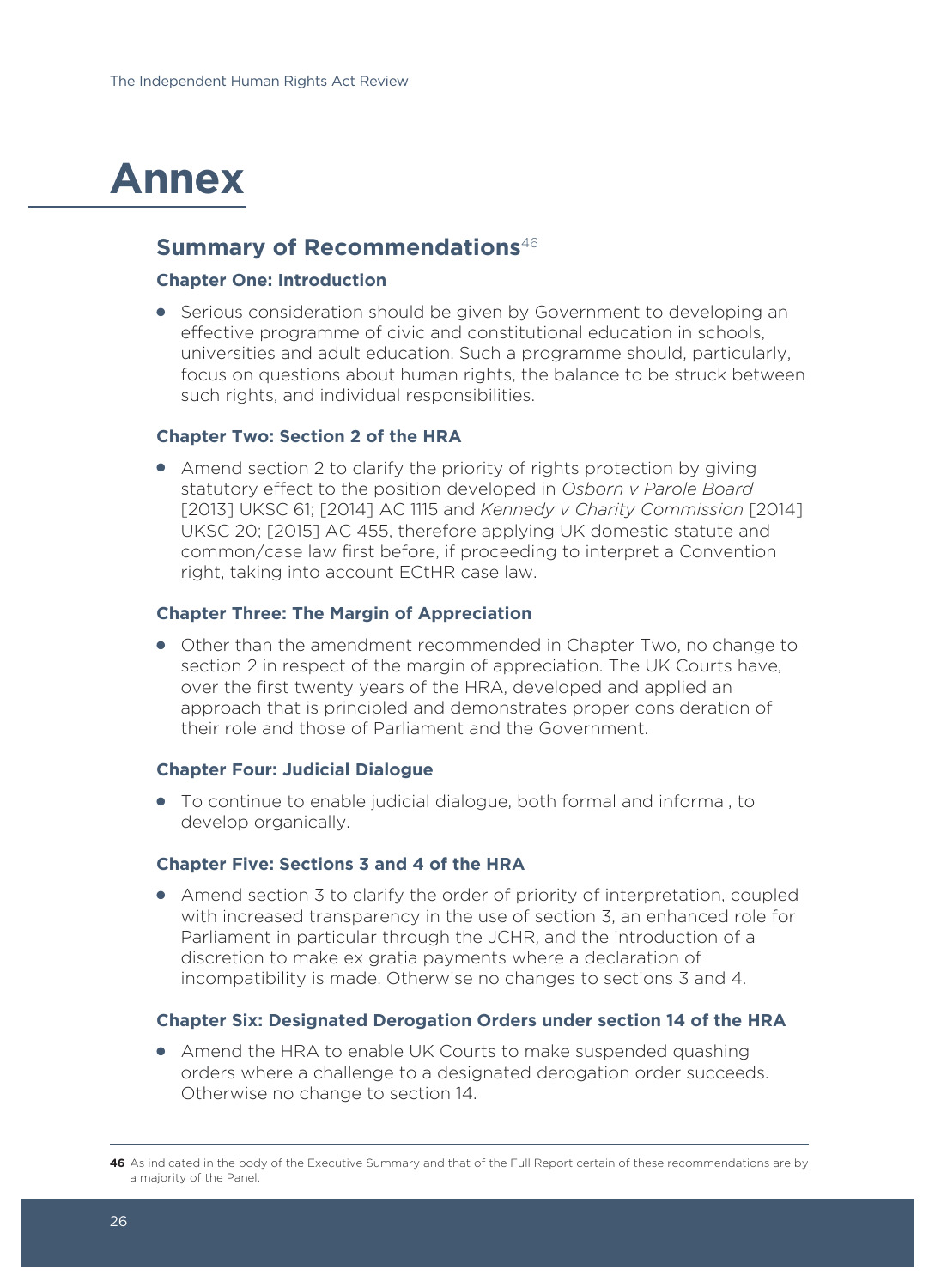#### **Chapter Seven: Subordinate Legislation**

• The introduction of an additional power to suspend quashing orders or make them prospective only, in this sphere as with judicial review generally, and the introduction of a judgments database for judgments where subordinate legislation has been disapplied or quashed.

#### **Chapter Eight: Extra-Territorial and Temporal Scope of the HRA**

- The current position of the HRA's extra-territorial application is unsatisfactory, reflecting the troubling expansion of the Convention's application. The territorial scope of the Convention ought to be addressed by a national conversation advocated to IHRAR during the Armed Forces Roundtable, together with Governmental discussions in the Council of Europe, augmented by judicial dialogue between UK Courts and the ECtHR.
- Equally, the temporal application of the HRA is now uncertain and unsatisfactory. Clarity is needed. The temporal scope of the Convention ought to be addressed at a political level by the UK and the other Convention states.
- Future domestic developments, both legislative and judicial, will be informed by the progress and outcome of the national conversation and the inter-Governmental dialogue.

#### **Chapter Nine: Remedial Orders under section 10 of the HRA**

● Amend section 10 of the HRA to clarify that remedial orders cannot be used to amend the HRA itself and improve parliamentary scrutiny of remedial orders.